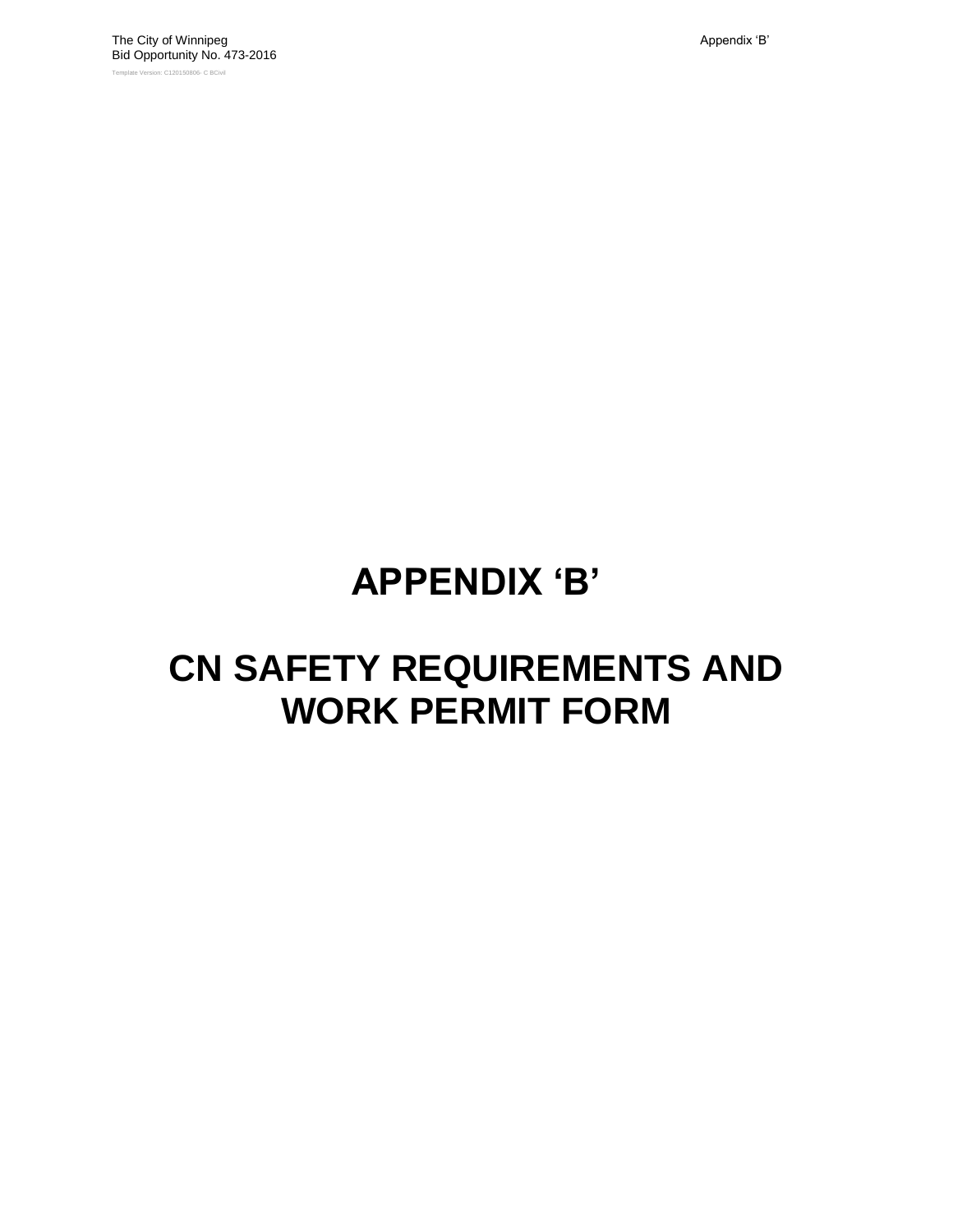#### 1. CONSTRUCTION SAFETY MEASURES

- .1 The purpose of this section is to outline minimum CN safety standards for contractors and their employees.
- .2 The aim of these safety guidelines is to eliminate at the source the dangers to the health, safety, and physical well-being of workers.
- .3 CN is committed to maintaining a safe and respectful working environment for employees and third parties accessing its premises and information systems. CN maintains and updates from time to time policies designed to protect the company, its employees and assets, and third parties, such as CN's Human Rights Policy – Harassment Free Environment, Policy to Prevent Workplace Alcohol and Drug Problems, Guidelines Regarding Access to the CN Workplace, Contractor Orientation, Third Party Services Policy, Outsourcing Best Practices for IT Security, Environmental Policy, Privacy Policy and its Code of Business Conduct (together "CN policies") and can be found at http://CNPlus.cn.ca. The Contractor acknowledges having read and agreed to the CN Policies and commits that it and its personnel will respect and comply with same. In the event of any discrepancy, the contract shall prevail.
- .4 Contractors using these guidelines for contract work are responsible for reviewing the appropriate laws and regulations governing worker health and safety and for determining their applicability in relation to the contract prior to the start of work. Contractors are solely responsible for ensuring compliance with legislation and these guidelines.
- .5 Observe and enforce construction safety measures required by the Canada Labour Code, CN, Canadian Code for Construction Safety, Provincial Government, Workers' Compensation Board, and municipal statutes and authorities.
- .6 As CN is a federally chartered Railway Transportation Company, contractors are advised that work undertaken on CN right-of-way is governed by federal regulations.
- .7 In the event of conflict between any provisions of above authorities, the most stringent provision will apply.
- .8 The safety guidelines may not address all potential health and safety problems associated with the use of materials, equipment, and/or operations detailed or referred to within these guidelines. The Contractor shall be responsible for determining the appropriate measures to ensure the health, safety and physical well-being of workers, in consultation with the appropriate regulatory authorities if necessary, to achieve compliance with applicable laws and regulations prior to the implementation of these safety guidelines.
- .9 A safety program drawn up by the Contractor working on CN property shall complement these guidelines. Such complementary programs shall take into account the dangers inherent to the work performed.
- .10 Contractors and their personnel are required to familiarize themselves with and ensure the day-to-day application of this safety program.

#### 2. DEFINITIONS

- .1 In this standard, unless the context requires otherwise, the following definitions shall apply:
	- .1 *Accident:* An undesirable and unexpected event resulting in personal injury, property or environmental damage, or losses in the production process.
	- .2 *Act / Law:* All applicable municipal, provincial and federal acts, regulations, laws, and codes.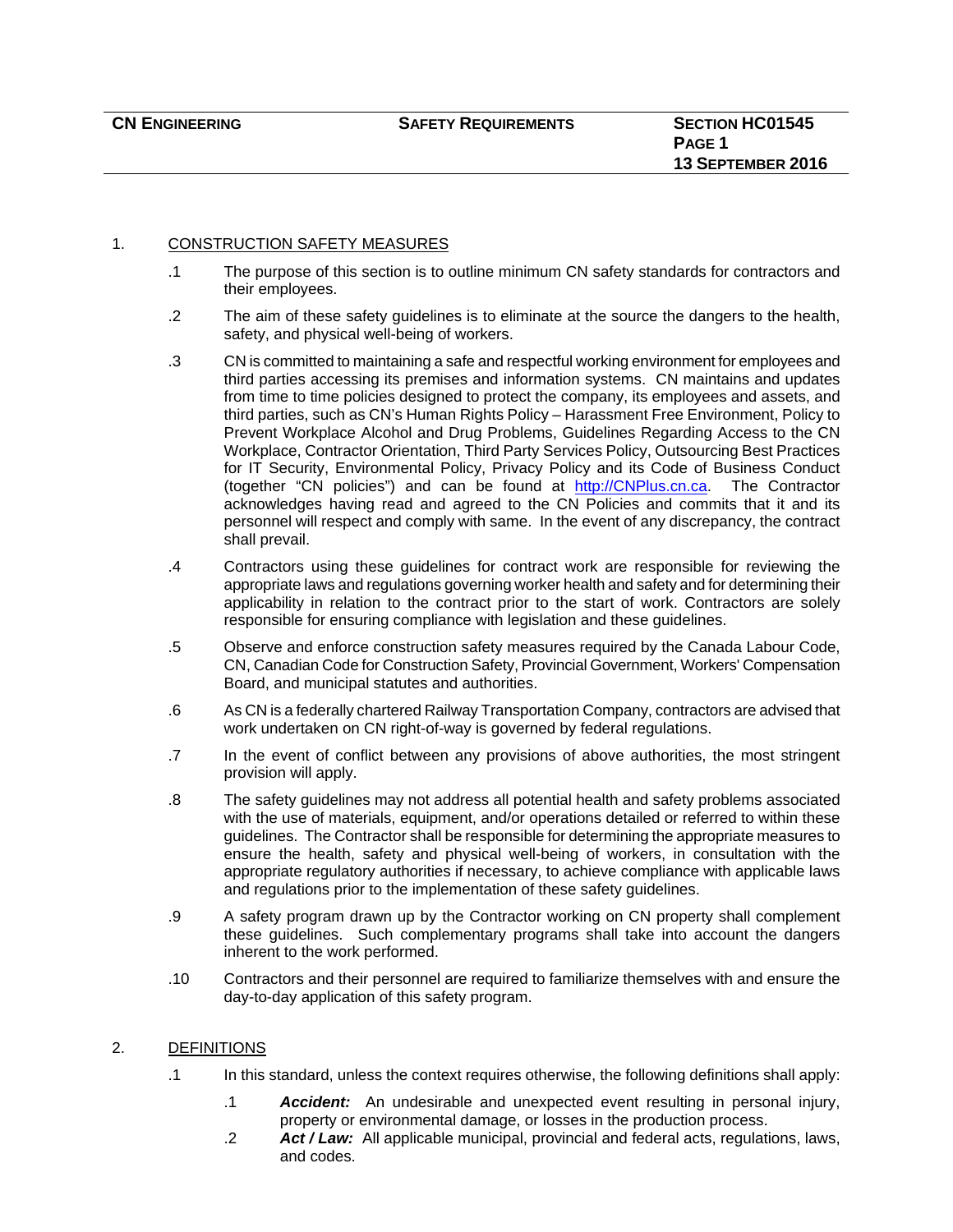- .3 *CN:* Canadian National Railway Company or a designated representative thereof.
- .4 *Construction Site:* A place where foundation work and erection, maintenance, renovation, repair, upgrading, or demolition of buildings or civil engineering structures is performed on the site itself. Site inspection, advance earth-moving work, and other work determined by regulation are also included, as are the premises provided by the employer to construction workers for lodging, eating, or leisure.
- .5 *Contractor:*The person to whom the contract is awarded and who is obliged to perform all the work stipulated in the contract. The Contractor is at all times and under all circumstances responsible for all subcontractor activities.
- .6 *CROR:* Canadian Rail Operating Rules, as well as the special instructions in use at Canadian National.
- .7 *CSST:*Commission de la santé et de la sécurité du travail du Québec.
- .8 *Employee:* Any person employed on the construction site, by contractors or their subcontractors, or as a consultant to these parties.
- .9 *GEI:* General Engineering Instructions.
- .10 *Governing Authority/Body:*Authorities and bodies with the authority to enforce regulations.
- .11 *Incident (Near Miss):*An undesirable and unexpected event, which under slightly different circumstances could have resulted in personal injury, property or environmental damage, or losses in the production process.
- .12 *Operator:*A person responsible for operating or driving vehicles or equipment.
- .13 *Professional Engineer:* Professional engineer registered in the province where the work is being performed.
- .14 *Protecting Foreman (also referred to as "CN Assigned Employee"):*  A protecting foreman is a CN employee qualified in the Canadian Rail Operating Rules (CROR). Protecting foremen are responsible for protecting employees against Railway traffic. Protecting foremen are charged solely with the safe movement of trains and are not responsible for the safety of the Contractor, the Contractor's personnel or the Contractor's equipment.
- .15 *Qualified Person:*A person who, by reason of his/her knowledge, training and experience in a specific field, has the skills necessary to perform a task safely and efficiently.
- .16 *Responsible Person:*A person authorized by the Contractor as their representative to direct the works.
- .17 *Risk:*The possibility that a specific undesirable event may occur, within a given time period or under specific circumstances, and that the event may produce negative effects or consequences.
- .18 *Risk Evaluation:* A quantitative estimation of the possibility of a given undesirable event occurring and of its consequences.
- .19 *RTC:* Rail traffic controller. Person responsible for controlling train movements in a given sector.
- .20 *Subcontractor:*Any person to whom the Contractor assigns the execution of work or the supply or manufacturing of materials or equipment.
- .21 *Visitor:*A person authorized to visit the construction site to examine conditions, or to give or gather information, but who is only at the site for a short time. The Contractor shall accompany visitors.
- .22 *WCB:* Workers' Compensation Board of the province where work is being performed.
- .23 *Work Site:*Any place where the Contractor performs tasks as part of the contracted work.
- .24 *Worker:* See employee.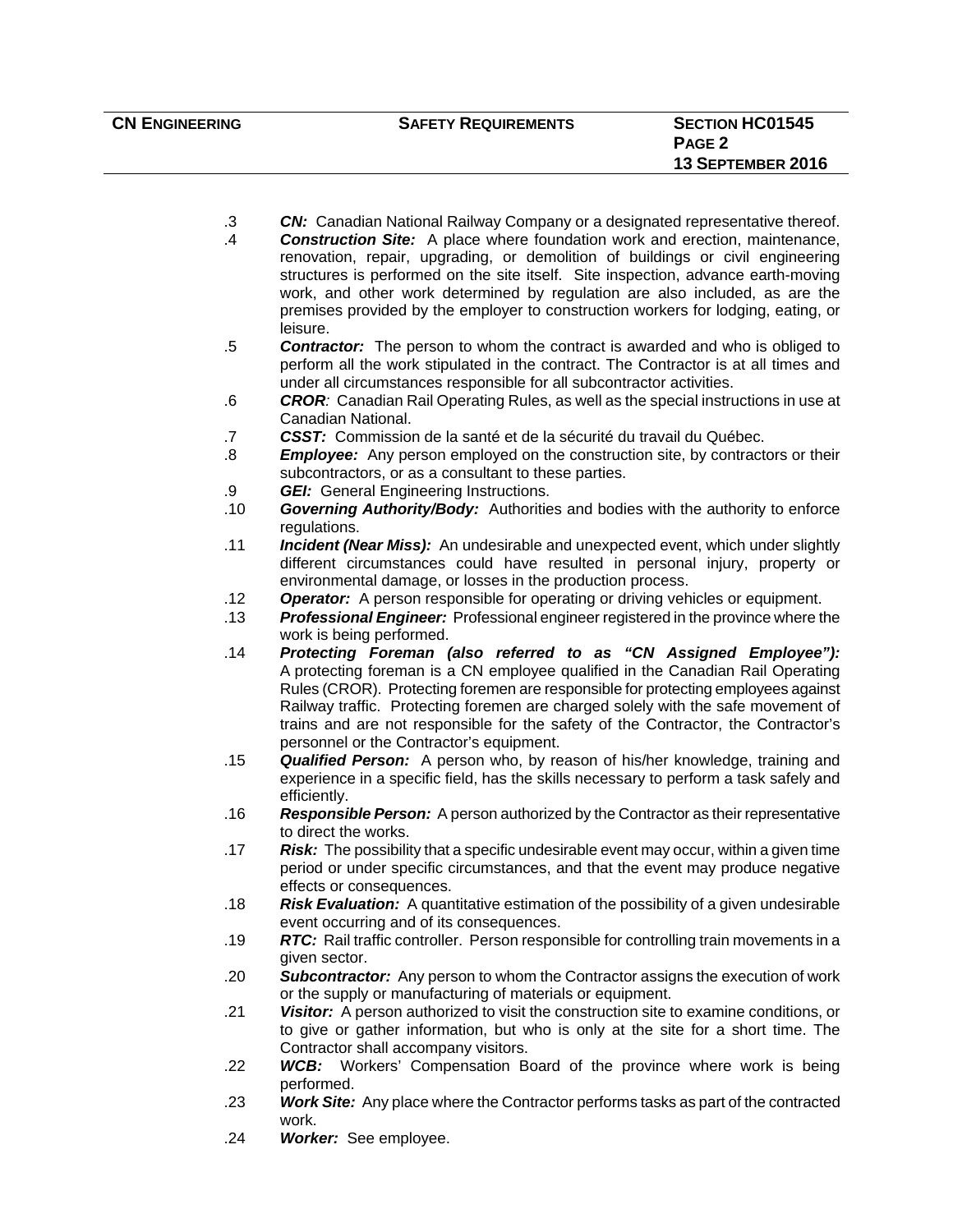#### 3. CONTRACTOR'S EMPLOYEE QUALIFICATIONS

- .1 Contractors working for CN must comply with the requirements below. Exemptions may only be granted by the Regional Chief Engineer or his/her representative in the case of emergencies.
	- .1 Contractor's Obligations
		- .1 Identify a safety officer who will be a point of contact for CN on:
			- .1 Safety related matters such as action plans.
				- .2 Employee qualifications.<br>.3 Employee training.
				- Employee training.
			- .4 Exchanging documentation on policy and procedure changes, etc.
		- .2 Provide CN with a list of the employees working on CN property and their qualifications. This includes the employee's full name, date of birth as well as:
			- .1 Training completion dates.
			- .2 Refresher and re-certification due dates.
			- .3 Proof of training provider (i.e. CN, other railroad, outside college, etc.)
			- .4 CN will only accept CROR and USOR qualifications that are provided by an approved training supplier.
			- .5 Employees who are not on the above list and whose proof of qualifications are not provided will not be allowed on CN property.
			- .6 Employees must carry documented proof of training in their possession while on CN property.
			- .7 Contractors must ensure that their employees are briefed and are provided current copies of CN's standards and policies including the most recent updates.
		- .3 In order to allow new employees access to a CN work site, the following process must be followed:
			- .1 Contractor must provide their names and qualifications to the Office of the Regional Chief Engineer prior to these employees gaining access to CN property.
			- .2 Contractor must receive CN's acceptance of the qualifications prior to new employees entering CN property.
		- .4 Provide a safety action plan to the Regional Chief Engineer including the following, but not limited to:
			- .1 An injury prevention program.
			- .2 Safe track unit operation.
			- .3 Staying within their track authority limits.
			- .4 Specify method of ensuring compliance and an auditing process.
			- .5 Field level risk assessments.
	- .2 Job Specific Training Requirements
		- .1 This does not preclude other training requirements specific to the position such as crane, welder, machine operation or other trade skills as the job may require.

| <b>JOB TITLE/ROLE</b>                 | <b>CONTRACTOR</b><br><b>ORIENTATION</b><br><b>TRAINING</b><br>(ERAILSAFE) | <b>CROR</b> | <b>GEIs</b> | <b>TRACK</b><br><b>INSPECTION</b><br><b>GUIDELINES</b> | <b>TRACK UNIT</b><br><b>OPERATIONS</b> |
|---------------------------------------|---------------------------------------------------------------------------|-------------|-------------|--------------------------------------------------------|----------------------------------------|
| Foreman/Asst.<br>Foreman              | Yes                                                                       | Yes         | Yes         | Yes                                                    | Yes                                    |
| <b>Machine Operator</b><br>- On Track | Yes                                                                       | Yes         | Yes         | n/a                                                    | Yes                                    |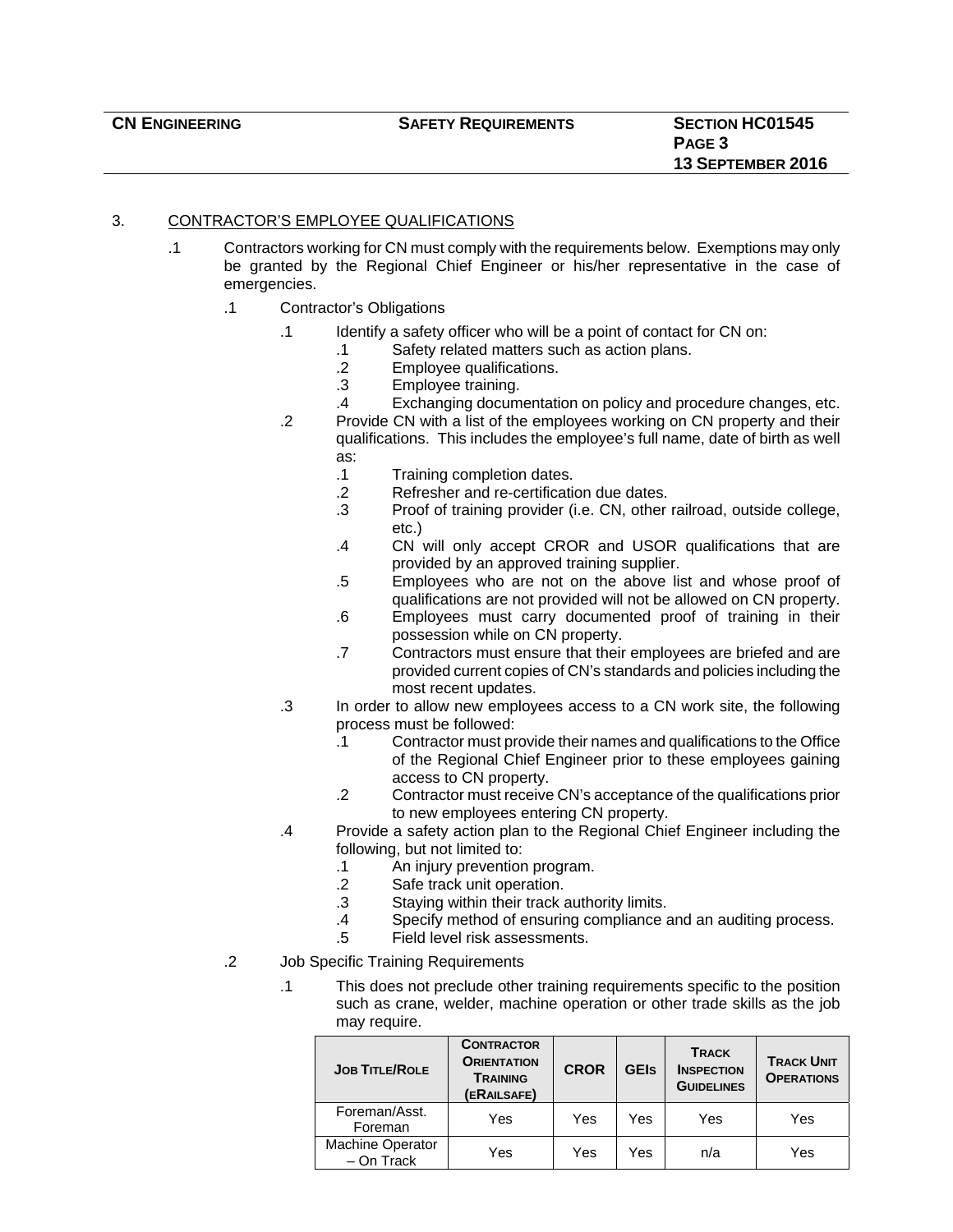#### **CN ENGINEERING SAFETY REQUIREMENTS SECTION HC01545**

### **PAGE 4 13 SEPTEMBER 2016**

| <b>Machine Operator</b><br>$-$ Tamper                                                                                         | Yes | Yes | Yes | Yes | Yes |
|-------------------------------------------------------------------------------------------------------------------------------|-----|-----|-----|-----|-----|
| Machine Operator<br>- Off Track                                                                                               | Yes | n/a | Yes | n/a | n/a |
| Flagman                                                                                                                       | Yes | Yes | Yes | Yes | Yes |
| Flagman - Other*                                                                                                              | Yes | Yes | Yes | n/a | n/a |
| Trackman/Welder/<br>Labourer                                                                                                  | Yes | n/a | Yes | n/a | n/a |
| *NOTE: THIS HAS LIMITED APPLICATION. IT INCLUDES PROTECTING UTILITY COMPANIES AND<br>WORK NOT IMPACTING TRACK INFRASTRUCTURE. |     |     |     |     |     |
|                                                                                                                               |     |     |     |     |     |

#### 4. GENERAL RULES

#### .1 Assumptions

- .1 These guidelines are based on the following assumptions:
	- .1 All accidents and incidents causing loss or injury can be prevented. .2 It is possible to eliminate or prevent all risks that may lead to injuries,
		- property damage or loss of time.

#### .2 Conditions to be Respected by the Contractor

- .1 These guidelines require that the following conditions be respected:
	- .1 The respect for safety in the performance of work shall be a condition of the contract.
	- .2 The Contractor shall be responsible for enforcing and respecting safety rules in the performance of all work covered by the contract.
	- .3 It is the Contractor's responsibility to quickly solve any problems related to health and safety at the work site.
	- .4 No task, regardless of its urgency, shall be performed unless it can be done in complete safety.
- .3 Contractor's Responsibility
	- .1 Contractors taking part in CN projects shall:
		- .1 Take all reasonable steps necessary to ensure the protection of employees, customers, subcontractors, property, and the public.
		- .2 Conduct regular work site inspections and act promptly in all situations where there is a risk to safety, health, or the environment.
		- .3 Investigate all accidents and incidents having caused or risked causing losses or injury, in order to identify the cause or causes, and immediately take the appropriate corrective action to prevent their recurrence.
		- .4 Take all necessary steps to ensure that employees and all persons admitted to the work site and who are under the Contractor's control or who are present at the Contractor's request comply with these safety guidelines and with all codes, regulations, safety programs, and other instructions in effect.
		- .5 Give employees proper training so that they can perform their work safely.
		- .6 Provide and maintain in good condition all personal and collective protection devices for employees and/or any other safety devices required by CN for the performance of the work.
- .4 Site Set-up
	- .1 *Before Entering CN Right-of-Way*
		- .1 Before entering CN right-of-way, Contractors shall:
			- .1 Undertake in writing, before commencing any activities whatsoever on the site, to respect these safety guidelines.
			- .2 Submit to and have reviewed by CN the Contractor's safety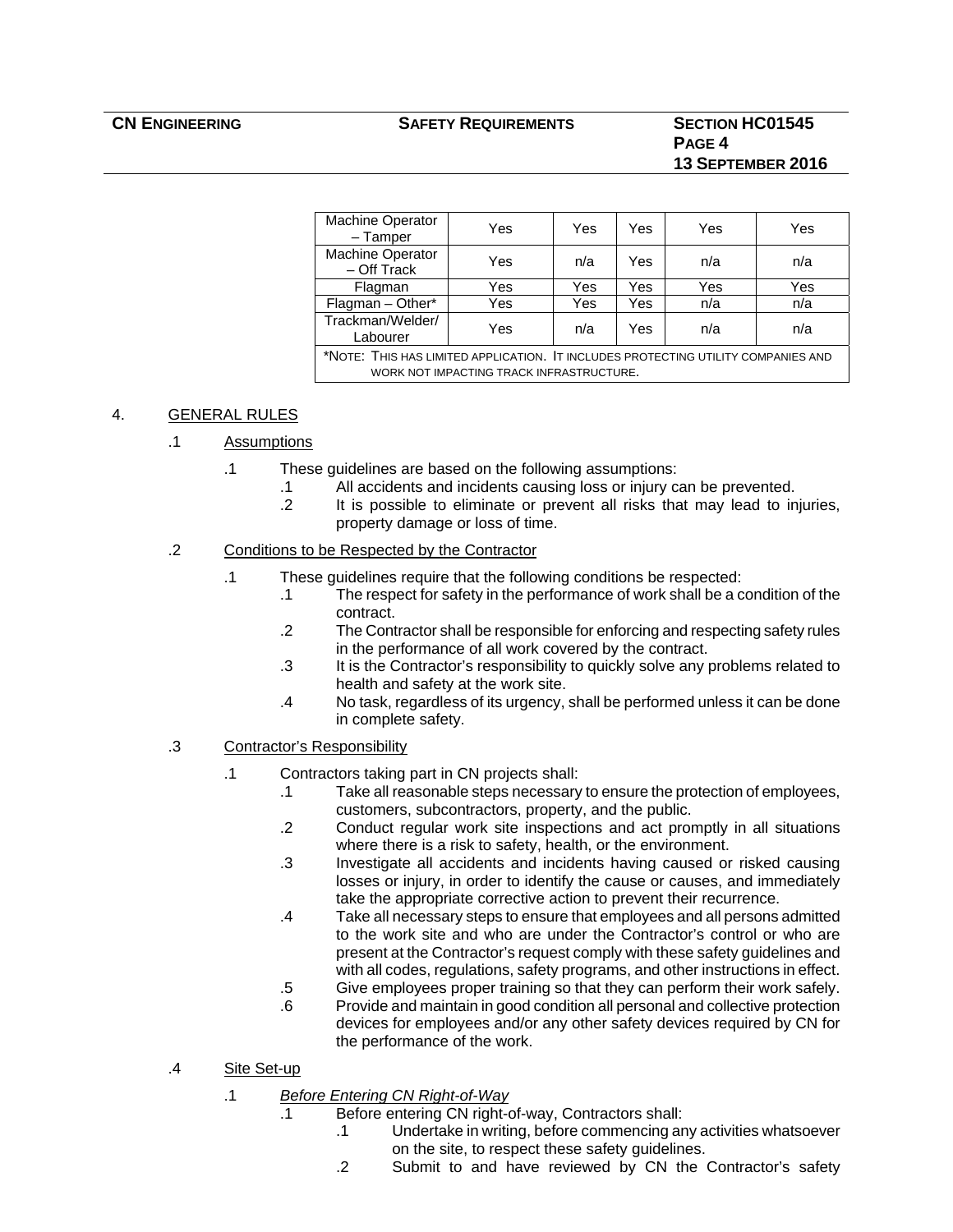program and those of subcontractors before any activity begins at the site. Authority to commence work will be authorized only once this step has been completed.

.3 Provide a full-time safety officer at the site for the duration of the work as required by the governing authorities. When a full-time safety officer is not required, the Contractor shall indicate to CN in writing the name of the person responsible for enforcing the safety program at the site as well as his/her alternate.

#### .2 *Start-Up Meeting*

- .1 Attend a start-up meeting with CN representatives prior to mobilizing on site. The agenda of this meeting shall include as a minimum the following topics:
	- .1 Review of CN policies.
	- .2 Review of Contractors' obligations.
	- .3 Review of Contractors' safety programs.
	- .4 Review and planning of project activities.
	- .5 Ensuring compliance with laws and regulations.
	- .6 Initial briefing session planning.
	- .7 Railway protection planning.
- .2 Take and submit a copy of the start-up meeting minutes to the CN representatives within ten (10) days of the meeting date.
- .3 The Contractor shall communicate all information discussed at the meeting to its foremen and others responsible for contract execution, including subcontractors.
- .3 *Briefing Session*
	- .1 Hold briefing sessions with all people having access to the site.
	- .2 Inform all employees of the safety program and all instructions applicable to the work site, including all emergency procedures and CN safety guidelines.
	- .3 Hold a daily briefing session with all persons engaged in work that may interfere with rail operations. The protecting foreman shall attend these briefings. Procedures for protection against rail traffic shall be reviewed.
	- .4 The agenda of the initial briefing session shall be reviewed by CN representatives and shall include as a minimum the following topics:
		- .1 Track protection.
		- .2 Policy to prevent workplace alcohol and drug problems.
		- .3 Emergency procedure.
		- .4 First-aid facility.
		- .5 Rescue procedure.
		- .6 Evacuation plan.
		- .7 Any unique site conditions.
		- .8 Discussions regarding CN's Contractor safety program which explains contractor's orientation regarding contractor safety while working on CN property and outlines CN's safety guidelines for contractors and non-CN personnel.
			- .1 The aim of these safety rules/guidelines is to minimize risks in the work environment and ensure compliance. Prior to commencement of site activities the successful Contractor is required to register and complete the eRailsafe program for Railway Safety and Railway Security Awareness.
			- .2 This program ensures that Contractors performing work for CN have the necessary credentials and training to work on CN property and that work is performed in accordance with CN's expectations and safety requirements. The program also provides for enhanced security at CN through the Contractor screening process which includes a background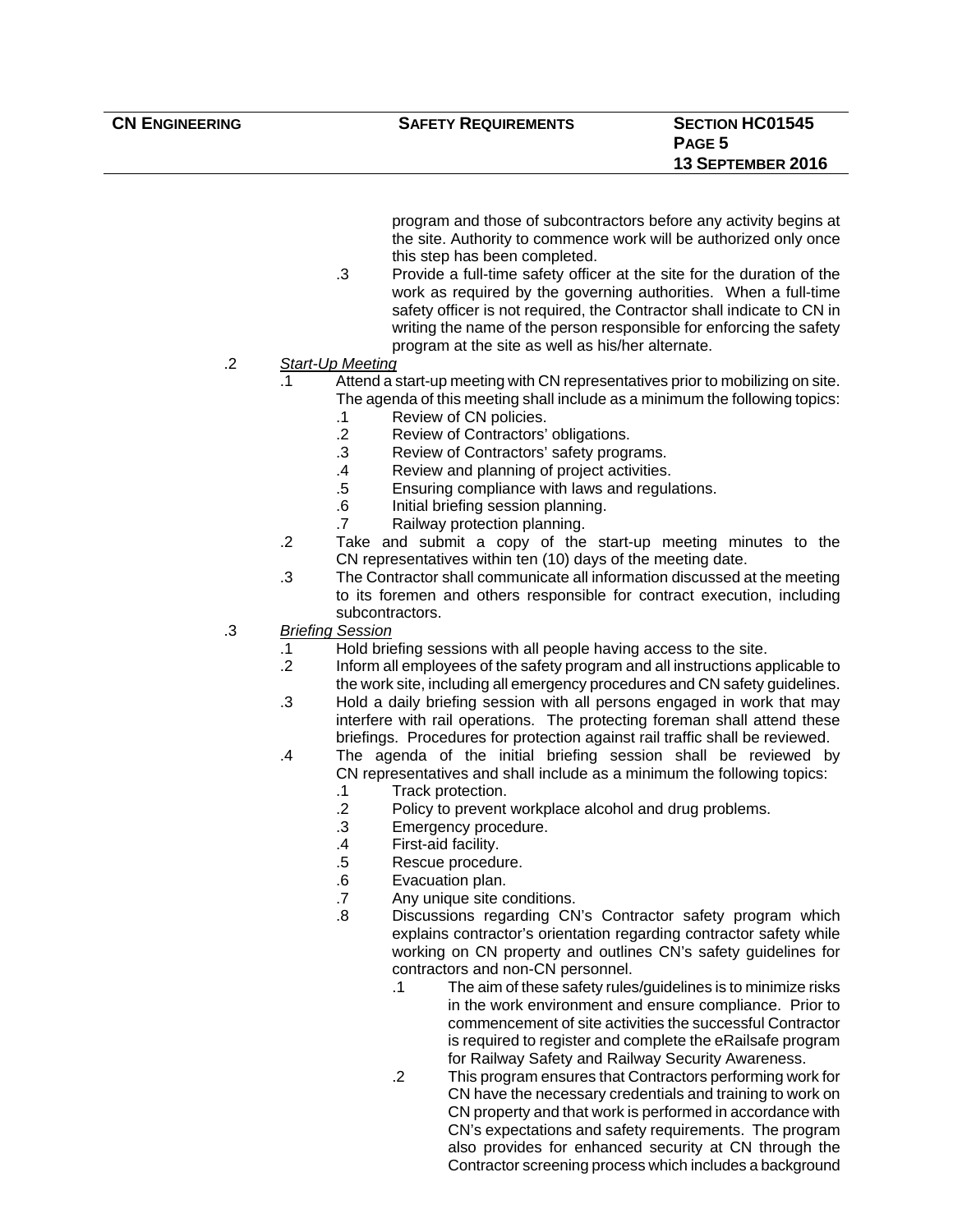investigation for each applicant. Applicants will also be required to provide their electronic photo to the Contractor for submission to eRailsafe Canada.

- .3 The on-line program can be obtained through the internet at the following website: www.erailsafecanada.com.
- .4 The program will be administered by eVerifile, a company specializing in workforce security programs for railways and contractors are to contact eVerifile at 1.800.923.2322 or visit the above noted website for any questions regarding program enrollment procedures or for technical support.
- .5 Cost of registration for the eRailsafe program in U.S. dollars is as follows:
	- .1 One time setup fee per company \$120.
	- .2 Total cost per passing contractor employee \$105 which consists of the following:
		- .1 Background Check \$68. A criminal record check will be performed on the employee of the Contractor and a report generated in respect of same. This includes a CPIC search as well as a search of the current province of residence.
		- .2 Training & Testing \$2 per test. Online training information facilitated by eRailsafe Canada provided by CN.
		- .3 Scoring \$1 per report. eRailsafe Canada will utilize its proprietary technology to assess the applicant's criminal background and provide a pass/fail grading pursuant to CN's requirements.
		- .4 Badge and Shipping Fee \$34. Once applicant has been scored, eRailsafe Canada will issue an identification badge if applicant receives passing marks on their background check based on CN's requirements. Contractor will be charged \$34 for each badge issued to each of its employees. If a badge is lost or stolen, or has to be re-issued for any reason, the Contractor will be charged a replacement fee of \$34.
	- .3 Re-screen (required every three (3) years after the initial screening and, as applicable any earlier rescreening). The requirements for re-screening are the same as for the initial screening with the exception of the one-time setup fee.
- .6 The Contractor safety training consists of the following:
	- .1 CN's Contractor Safety Orientation course.
	- .2 Annex D, *"Safety Guidelines for Contractor's"* A more detailed description of CN's safety rules/guidelines.
	- .3 Safety video, *"Consider Yourself One of US!"*
	- .4 CN's safety guidelines for contractor's test.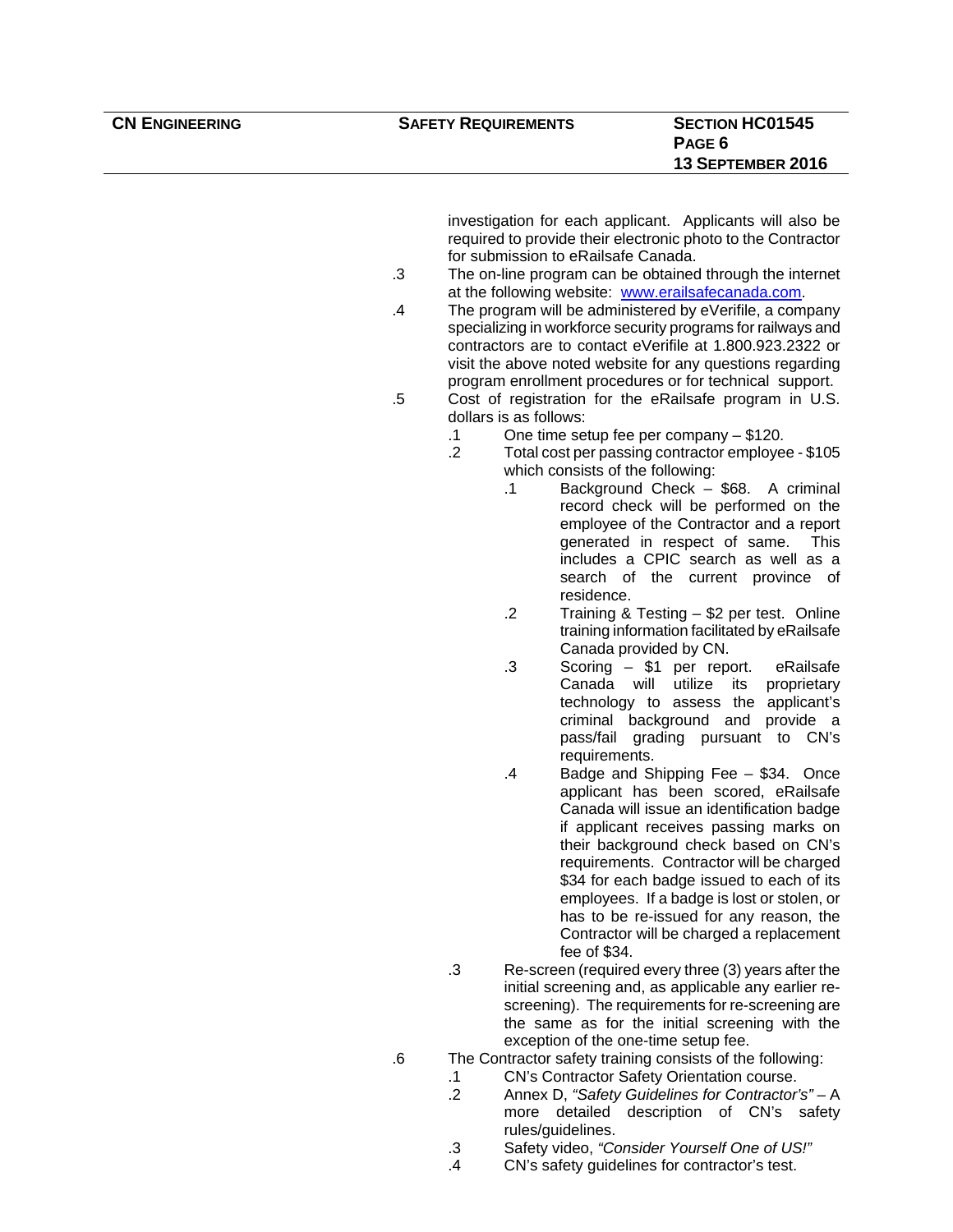**CN ENGINEERING SAFETY REQUIREMENTS SECTION HC01545 PAGE 7 13 SEPTEMBER 2016** 

- .7 All personnel working on CN property are required to complete this training, abide by its contents, and register on the contractor completion database.
- .8 The following process follows upon completion of the course and registration on the database:
	- .1 eRailsafe Canada will score each background investigation and training to validate that criteria are met for the issuance of a photo identification badge.
	- .2 eRailsafe Canada will produce a photo identification badge and mail the badge to the Contractor's business address for distribution to the applicant.
	- .3 The contracted employee is responsible to have on his/her person the approved badge; as well as carry another form of government issued ID on them at all times when on CN property.
	- .4 Contractors should notify eRailsafe Canada upon termination of any employee covered under this program to trigger cancellation of the photo identification badge.
- .9 Audits will conducted by CN staff to ensure program compliance.
- .10 Questions on CN security policies are to be addressed to the CN Police at 514.734.2159 and questions regarding Safety and Regulatory Affairs are to be addressed to the Safety Officer at 514.399.4657.
- .5 Use a qualified instructor approved by CN to lead the initial briefing session. The Contractor shall plan the dates, location, participants, etc. for the course in cooperation with the instructor.
- .6 The CN representative shall attend the initial briefing session and may take part in discussions.
- .7 All persons with access to the site shall attend this session and give their personal written commitment to respect the safety programs and site rules.
- .8 No one will be allowed to enter the work site without having attended a briefing session. The Contractor shall organize additional briefing sessions for new employees. These additional sessions shall be identical to the initial briefing session.
- .9 Submit minutes of the initial briefing session along with the list of participants to CN representatives within ten (10) days of said session.
- .4 *Job Briefings*
	- .1 Prior to commencing work for each shift of duty and as conditions or circumstances change the person in charge will hold a job briefing session for all persons engaged in the activity.
	- .2 The job briefing shall cover all relevant issues with respect to the task being performed and necessary safety precautions which must be taken, including, but not limited to:
		- .1 *Job Basics:*
			- .1 Discuss the sequence of the basic job steps.
			- .2 Review and discuss track protection that will be provided.
			- .3 Check tools and equipment before using them.
			- .4 Point out potential hazards.
			- .5 Ensure that protective equipment is available and used properly.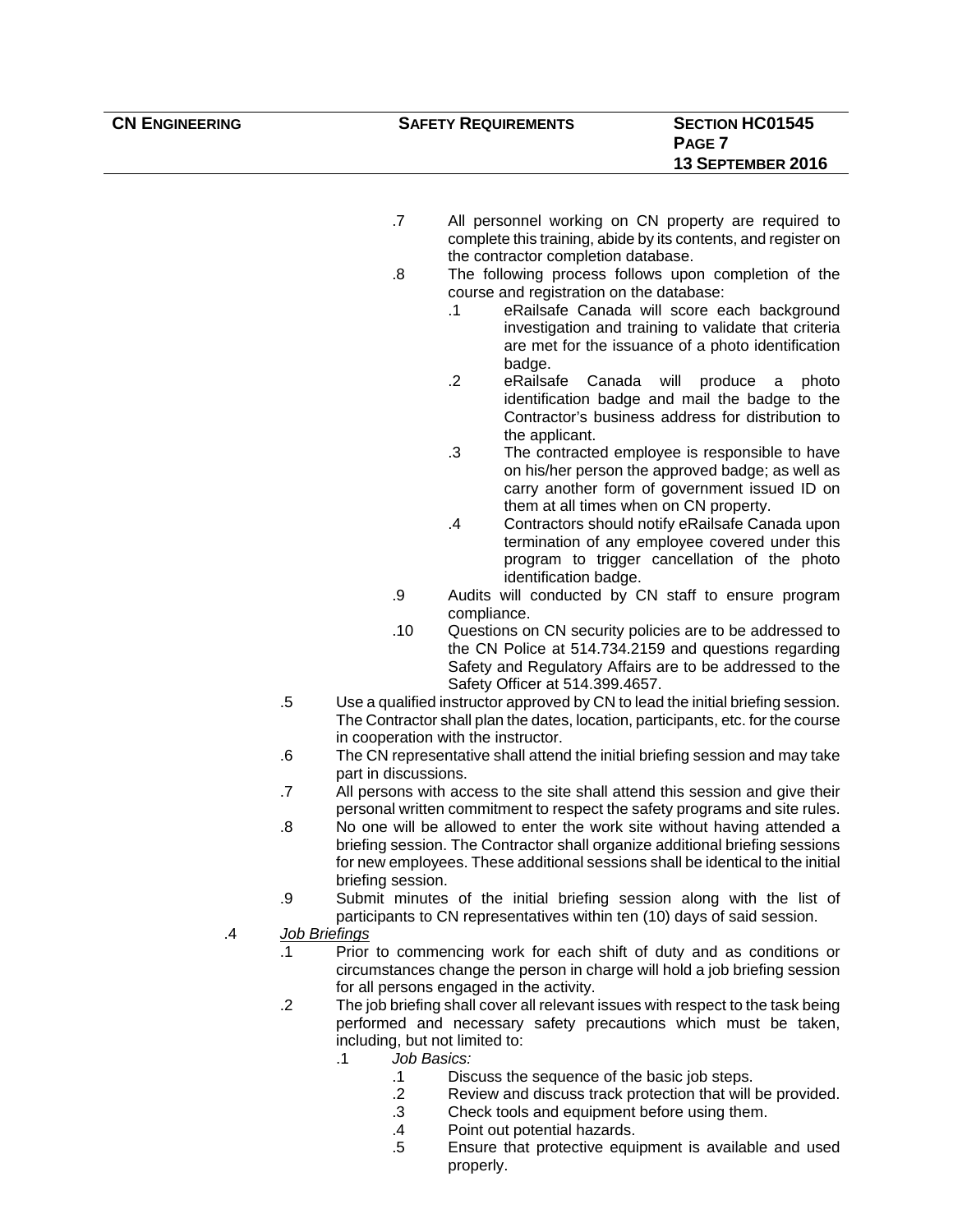- .6 Review emergency procedures including fire safety, emergency communications, and first aid.
- .2 *Work Assignments*:
	- .1 Review responsibilities of each employee.
	- .2 Confirm understanding of instructions.
- .3 *Follow-Up:*
	- .1 Additional briefings shall be held as the situation changes.
- .5 *Work Site Access and Delivery of Materials*
	- .1 Submit your method of controlling access to the site.
	- .2 Admit to the work site only those employees who have attended the initial briefing session.
	- .3 Issue the CN supplied stickers to employees who have received the proper safety training and who are given access to the site.
	- .4 All persons with access to the site shall wear their stickers for identification purposes.
	- .5 Keep an up-to-date register on site of all the personnel who have been issued the identification stickers.
	- .6 The register shall be accessible to CN representatives within twenty-four (24) hours of receiving such a request.
	- .7 The Contractor shall accompany all visitors at all times. The Contractor shall have each visitor read and sign a *"Release of Liability and Permit for Invitees".*
	- .8 Communicate safety procedures around live railway track to those delivering materials or equipment.
	- .9 The Contractor shall restrict site access to a person who is not respecting the safety standards or a person who has been ordered off the site by CN.
- .6 *Contractor's File*
	- .1 Draw up a list, by company and subcontractor, of the people in charge at the work site indicating their function vis-à-vis the work, the name and address of their employer, and the appropriate telephone numbers (office, fax, cellular, pager, home).
	- .2 Draw up a list of emergency response employees indicating their employers' names and twenty-four (24) hour emergency telephone numbers. The list shall be kept at the work site, at the CN and Contractor's offices, and shall be readily accessible.
	- .3 Maintain a safety file. In particular, this file shall contain:
		- .1 Notices issued by CN.
			- .2 Notices issued by the WCB/CSST, Labour Canada or other authorities.
			- .3 Record of disciplinary actions.
			- .4 Accident statistics.
			- .5 Attendance at work site committee meetings.
			- .6 Safety program.
			- .7 A report on periodic briefings.
			- .8 Engineering, mechanical and other certifications.
			- .9 Engineering certifications for fall protection devices if applicable.
	- .4 Maintain on file copies of the proper certification for all persons operating vehicles and/or equipment.
- .7 *Notices From Public Agencies*
	- .1 Immediately advise CN of all notices received from public agencies.
- .8 *High-Risk Work*
	- .1 Advise CN, in writing, of the means of protection to be used for high-risk work (such as lifting a worker using equipment for lifting materials, changes to equipment, working at heights of greater than 18 metres (approximately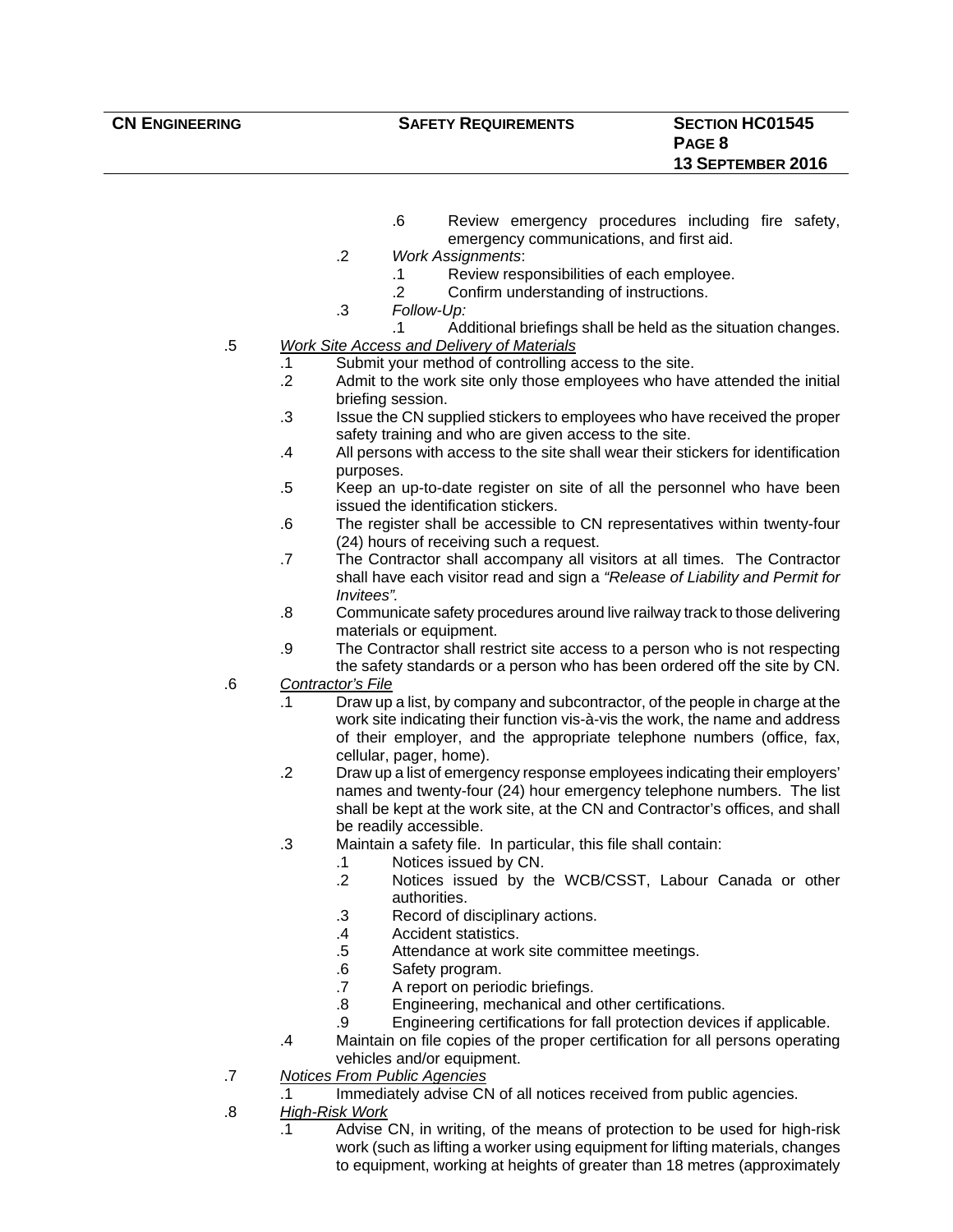60 feet), working in confined spaces, handling heavy loads, etc.).

- .2 Submit to CN any changes to a high-risk work procedure included in its safety program prior to implementation.
- .3 The Contractor shall control access to its work area and identify high-risk areas. CN may identify areas as being high-risk.
- .9 *Vehicles*
	- .1 Vehicles shall not exceed 15 km/h (9 mph) on CN right-of-way. More restrictive speed limits may be imposed.
	- .2 Do not authorize vehicles to be parked less than 5 metres (approximately 15 feet) from the nearest rail of any track.
	- .3 Vehicles that are parked near rail crossings should be positioned so that workers in the area can still see an approaching train at unprotected crossings.
	- .4 All employees operating hi-rail equipment where track occupation is involved shall be required to obtain CROR training and certification from a CN approved source. The Contractor shall be required to send employees to the CROR rates course before commencing the work.
- .10 *Site Maintenance*
	- .1 Remove all rubbish and debris from the site as work progresses, as per CN satisfaction.
	- .2 Keep traffic and worker access routes clear of any obstruction. Access routes with openings, construction material, excavated material or equipment must be protected with approved warning devices and/or **barricades**
	- .3 Obtain from CN authorization to store equipment or materials on the CN right-of-way. Such storage shall in no way impede railway operations.
- .11 *Lighting*
	- .1 Provide sufficient lighting in a given work area to allow the safe performance of work.
- .12 *Tools, Extension Cords, Hoses*
	- .1 Keep all tools, extension cords and hoses in good condition with a ground or double insulation. Extension cords and hoses shall be protected or hung at least 2.4 metres (approximately 8 feet) above the work area. Extension cords not in use shall be unplugged from the power source.
- .13 *Compressed Air*
	- .1 Keep all compressed air hoses secured to prevent accidental disconnection from air lines. All hoses must be secured regardless of diameter or air pressure used.
- .14 *Compressed Gas*
	- .1 Keep all cylinders stored in a well-ventilated area. Cylinders shall be restrained and in an upright position when in use. Caps shall be used when cylinders are stored and transported and cylinders shall be secured to the vehicle when in transport. Oxidizing agents shall not be stored with fuels.
- .2 Keep cylinders adequately protected from vandalism by a proven method. .15 *Smoking in the Workplace*
	- .1 Smoking is not permitted indoors or in any CN vehicle.
- .16 *Firearms*
	- .1 Firearms are strictly prohibited on CN property except where Contractors are given written authorization in association with their work.
- .17 *Explosives*
	- .1 No explosives will be permitted on CN property without written CN approval.
- .5 Personal Protective Equipment
	- .1 *Site Access*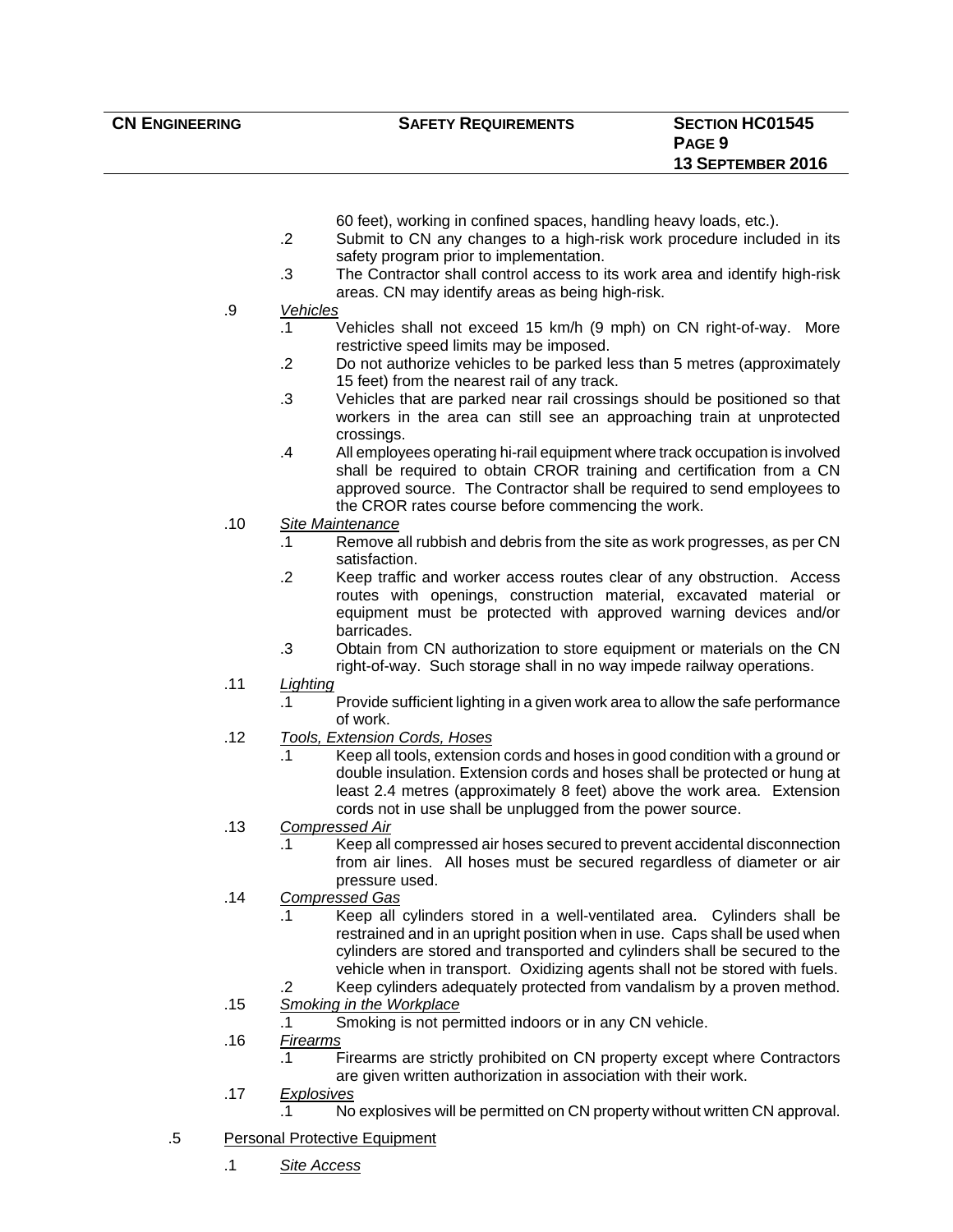| <b>CN ENGINEERING</b> |                |           | <b>SAFETY REQUIREMENTS</b>                                                                                                                                                                                                                                              | <b>SECTION HC01545</b> |
|-----------------------|----------------|-----------|-------------------------------------------------------------------------------------------------------------------------------------------------------------------------------------------------------------------------------------------------------------------------|------------------------|
|                       |                |           |                                                                                                                                                                                                                                                                         | <b>PAGE 10</b>         |
|                       |                |           |                                                                                                                                                                                                                                                                         | 13 SEPTEMBER 2016      |
|                       |                |           |                                                                                                                                                                                                                                                                         |                        |
|                       |                |           |                                                                                                                                                                                                                                                                         |                        |
|                       | .1             | $\cdot$ 1 | Persons having access to the work site and CN property shall at all times<br>wear the following CSA approved safety equipment:<br>Protective headwear must meet or exceed the standards set out in                                                                      |                        |
|                       |                |           | CSA Z94.1-05, type 1 (Class E) as amended February 2005 and<br>ANSI Z89.1 1986. Reflectorized tape, i.e. dielectric, shall be<br>applied to both sides and back of headwear.                                                                                            |                        |
|                       |                | $\cdot$   | Protective footwear must meet or exceed the standards set out in<br>CSA Z 195 or ANSI Z 41.1, shall cover and support the ankle and<br>have a defined heel a minimum of 9 mm (3/8 inch), and shall not<br>exceed 25 mm (1 inch). Boots must cover and support the ankle |                        |
|                       |                |           | and be equipped with laces which must be laced to the top and tied.                                                                                                                                                                                                     |                        |
|                       |                | $\cdot$ 3 | Eye and/or face protection must meet or exceed the standards set                                                                                                                                                                                                        |                        |
|                       |                |           | out in CSA Z 94.3 or ANSI Z 87.1. Eyewear must be equipped with                                                                                                                                                                                                         |                        |
|                       |                |           | side shields. Equipment operators must wear protective eyewear at<br>all times when the cab they are occupying is not fully enclosed or                                                                                                                                 |                        |
|                       |                |           | windows are opened. The wearing of protective glasses does not                                                                                                                                                                                                          |                        |
|                       |                |           | remove the obligation to wear face shields, welding glasses with                                                                                                                                                                                                        |                        |
|                       |                |           | filters, welder's masks, etc., when the instructions and rules or                                                                                                                                                                                                       |                        |
|                       |                |           | nature of the work require the wearing of such equipment to protect<br>the eyes and face.                                                                                                                                                                               |                        |
|                       |                | .4        | High visibility apparel must meet or exceed the standards set out in                                                                                                                                                                                                    |                        |
|                       |                |           | CSA Z96.02 or ANSI / ISEA Z107-1999 class 2. The standard                                                                                                                                                                                                               |                        |
|                       |                |           | reflectorized apparel must offer a high level of visibility, day and                                                                                                                                                                                                    |                        |
|                       |                |           | night, with two (2) vertical strips on the front, an "X" on the back and                                                                                                                                                                                                |                        |
|                       |                |           | a horizontal strip along the bottom of the vest. It must be properly<br>fastened and closed around the body.                                                                                                                                                            |                        |
|                       | $\overline{2}$ |           | Visitors, delivery workers, suppliers, sales representatives and all other                                                                                                                                                                                              |                        |
|                       |                |           | persons without access stickers shall also wear personal protective                                                                                                                                                                                                     |                        |
|                       |                |           | equipment. It is the Contractor's responsibility to ensure that personal                                                                                                                                                                                                |                        |
| .2                    |                |           | protective equipment is used.<br><b>Standards and Certification</b>                                                                                                                                                                                                     |                        |
|                       |                |           | Personal protective equipment shall:                                                                                                                                                                                                                                    |                        |
|                       |                | .1        | Be Canadian Standards Association (CSA) approved.                                                                                                                                                                                                                       |                        |
|                       |                | $\cdot$   | Ensure protection against the hazard for which it is designed.                                                                                                                                                                                                          |                        |
|                       |                | $\cdot$ 3 | Not in itself constitute a hazard.                                                                                                                                                                                                                                      |                        |
|                       |                | $\cdot$   | Be worn and adjusted in accordance with the manufacturer's<br>instructions.                                                                                                                                                                                             |                        |
|                       | $\cdot$        |           | Personal protective equipment provided by the Contractor shall be                                                                                                                                                                                                       |                        |
|                       |                |           | maintained, inspected and checked by a qualified person in accordance with<br>the manufacturer's instructions.                                                                                                                                                          |                        |
| $\cdot$ 3             |                |           | <b>Potential Danger Zones</b>                                                                                                                                                                                                                                           |                        |

- .1 Use signs to identify potential danger zones where special protection equipment must be used to ensure personal safety.
- .2 Hearing protection, face shields, respiratory protection, lifejackets, fall protection equipment and all other special protection devices shall be used where signs are posted or when a potential hazard exists.
- .4 *Respiratory Protection*
	- .1 Respirators shall be worn in compliance with regulations wherever there is a risk of exposure to an airborne hazard or an oxygen deficient atmosphere.
	- .2 Respiratory protection equipment shall be selected, fitted, used and maintained in accordance with the standards set out in the most recent CSA standard Z94.4 - *Selection, Use and Care of Respirators.*
	- .3 Compressed breathing air shall comply with the most recent CSA standard CAN3-Z180.1 - *Compressed Breathing Air and Systems.*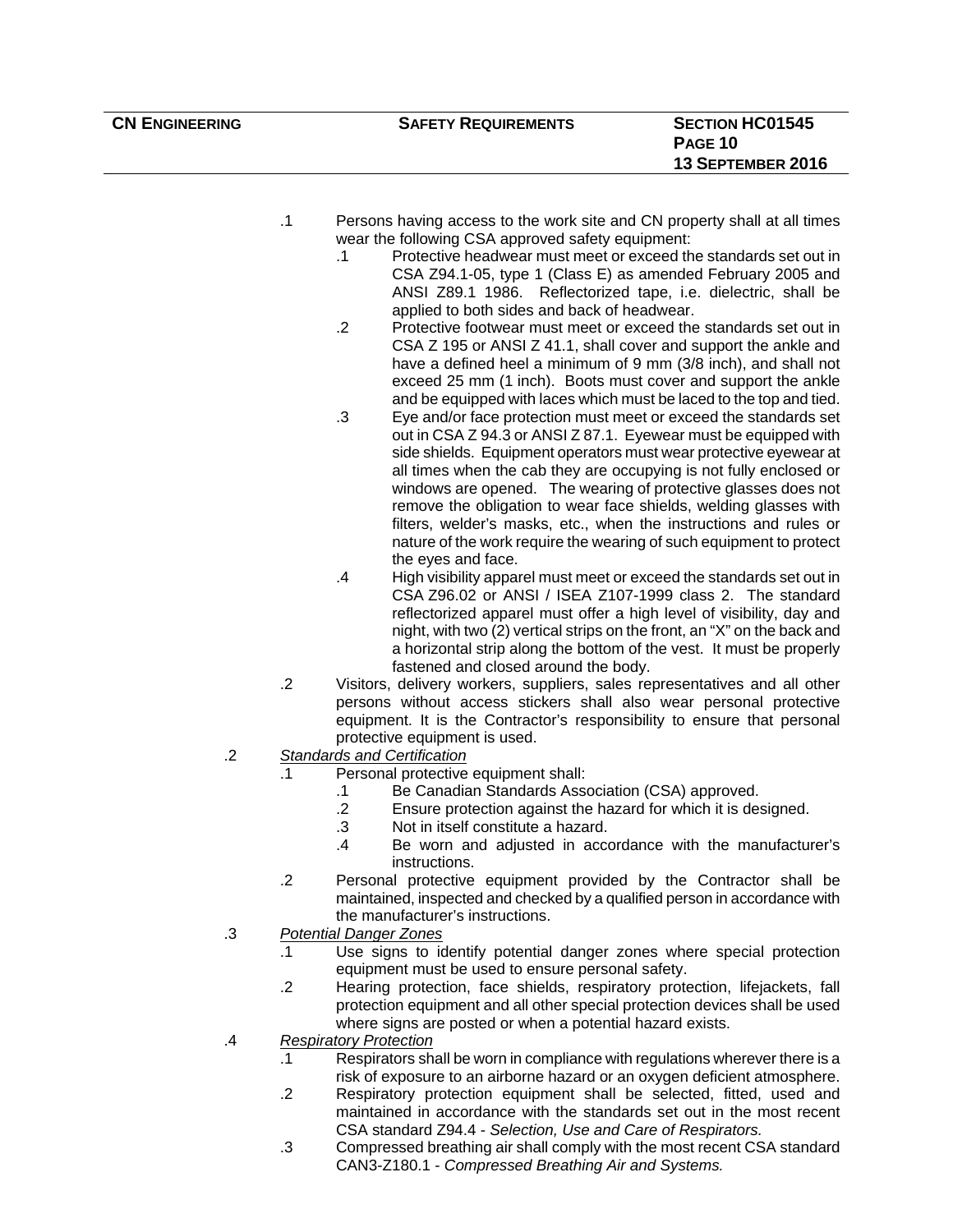- .4 Employees shall be trained in the use and maintenance of such equipment.
- .5 *Clothing*
	- .1 Employees shall be suitably dressed to perform their duties safely. The following shall be considered the minimum requirements in this respect:
		- .1 Pants or trousers shall be ankle length. Flared, loose or torn cuffs shall be tied or secured to prevent catching in machinery or on equipment.
		- .2 Shirts shall cover the torso and have at least 1/4-length sleeves. Loose or torn sleeves shall be tied or secured to prevent catching in machinery or on equipment.
		- .3 Long hair shall be secured with a hairnet or appropriate headgear wherever there is a danger of entanglement in machinery or equipment.
		- .4 Facial hair shall be of a style not posing a danger of entanglement in machinery or equipment and allowing full use of personal protective equipment.
		- .5 Neckwear, wristwatches, and jewellery shall be of a style that does not pose a hazard of catching on machinery or equipment.
		- .6 Clothing must suit the weather conditions.
		- .7 Clothing of non-synthetic materials shall be worn whenever there is a hazard of sparks or fire and as required by the work.
		- .8 When employees are exposed to the sun for extended periods of time, they shall wear clothing that protects them from sun exposure.
- .6 Emergency and Accident Plans
	- .1 *Emergency Procedures*
		- .1 Prepare emergency procedures and an evacuation plan for the work site prior to commencing work.
		- .2 All persons having access to the work site shall be familiar with the emergency procedures and evacuation plan before being authorized to enter the work site.
		- .3 Keep the following records posted at the work site:
			- .1 Written emergency procedures.
			- .2 List of first-aid attendants.
			- .3 All material safety data sheets.
		- .4 Develop emergency procedures in cooperation with CN. The Contractor shall keep an up-to-date list of emergency numbers, including CN emergency numbers.
		- .5 As part of its emergency procedures, the Contractor shall include immediate notification for CN, including all pertinent details as follows:
			- .1 The location of the emergency (mileage and subdivision).
			- .2 The nature of the emergency.
			- .3 The assistance required.
			- .4 The apparent injuries and condition of the victim(s).
		- .6 Participate and collaborate with CN and all other authorities involved in the planning and in realization of emergency procedure exercises and evacuation exercises implemented by the Contractor, CN, or any other authority. These exercises may be conducted at any time and anywhere at the work site.
	- .2 *First Aid*
		- .1 Provide CN with a list of qualified first-aid attendants including those of subcontractors.
		- .2 Provide the appropriate first-aid assistance anytime there are employees working at an isolated workplace.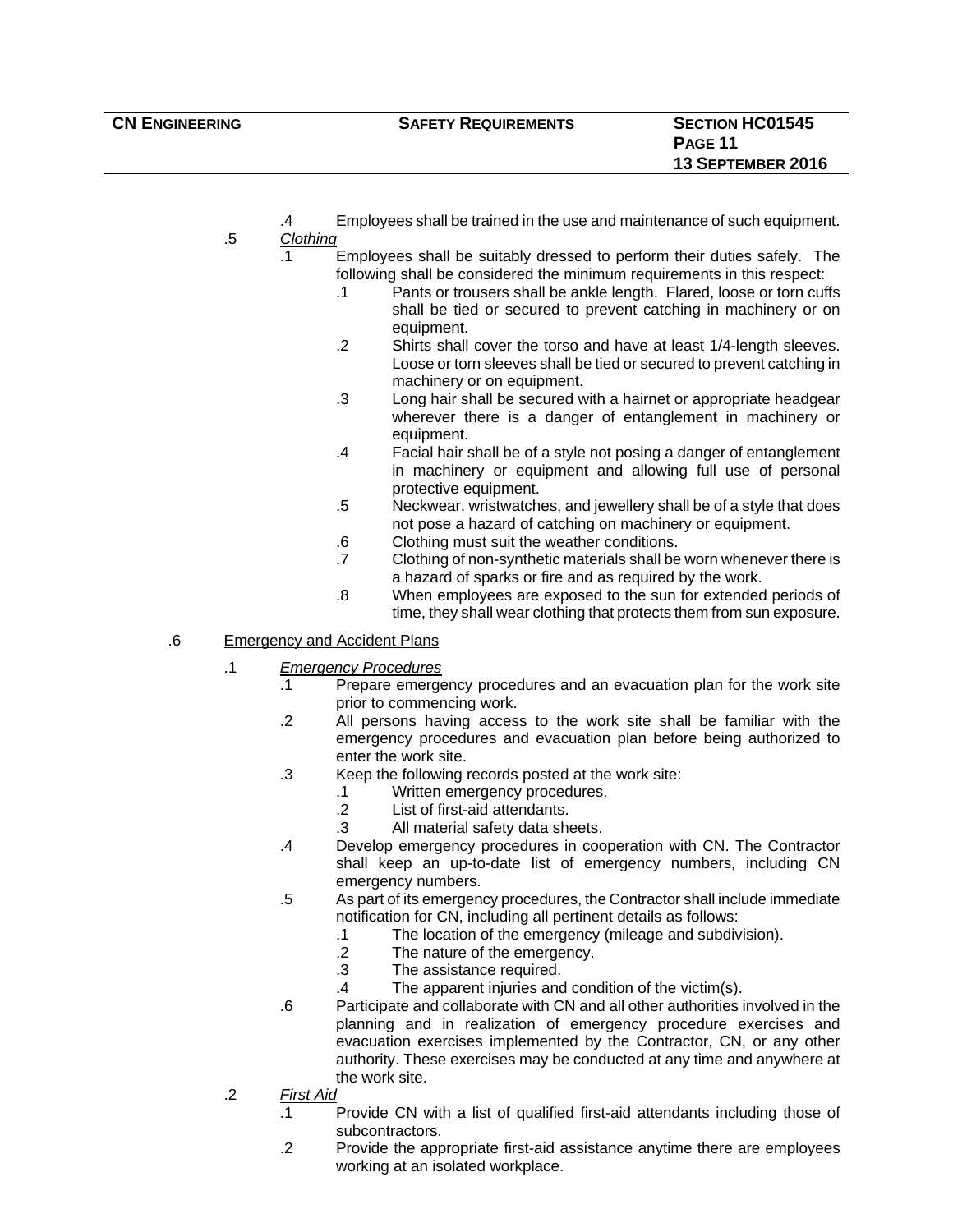- .3 A sufficient number of first-aid kits for the number of employees shall be maintained on site.
- .4 Maintain proper order and cleanliness of first-aid materials.
- .3 *Rescue Procedure*
	- .1 Provide written rescue procedures to the CN Representative ten (10) days before work is to begin. These procedures shall comply with regulations issued by the governing bodies and any other directive issued by CN.
	- .2 Rescue equipment must be available at the site at all times. Equipment may include but is not limited to:
		- .1 System for raising an employee who has fallen.
		- .2 Water rescue system.
		- .3 System for recovering an employee from a confined space.
- .4 *Emergency Transportation*
	- .1 Before commencement of work at site, arrange for adequate emergency transportation in the event an injury occurs at the work site.
- .5 *Fire Prevention*
	- .1 Supply, at each work site, a sufficient number of type ABC regulation fire extinguishers to provide reasonable protection as dictated by work activity.
	- .2 All employees shall be familiar with the use of fire extinguishers.
	- .3 Maintain a register of fire extinguisher inspections as well as the location of extinguishers at the work site.
	- .4 Submit to CN the fire protection procedure for work on or about creosote treated timber or under other special conditions as required by CN. This procedure shall be submitted ten (10) days prior to the start of work.
- .6 *Accident Investigation*
	- .1 In the event of any serious or fatal accident, notify CN, Labour Canada and the WCB/CSST in writing as soon as possible. The accident scene shall not be disturbed until the investigation has been completed, unless it is necessary to do so in order to avoid exacerbating the injury or to prevent a recurrence of the accident.
	- .2 Further to an accident or incident, or at the request of CN, the Contractor shall not disturb the site and shall suspend operations in the specified area of the work site until completion of the investigation or until the situation has been corrected unless it is necessary to do so to prevent the situation from deteriorating or a recurrence of the event.
	- .3 Provide CN with a monthly list of work accidents and incidents within ten (10) days following month-end.
	- .4 Conduct investigations into accidents and incidents, submit accident and incident reports to the work site committee, and implement the recommendations resulting from such investigations.
	- .5 Submit to CN an investigative report for all accidents involving:
		- .1 The death of a worker.
		- .2 An injury that prevents a worker from performing his/her duties for ten (10) or more working days.
		- .3 An injury causing a disability.
		- .4 The fall of an employee attached to a fall protection system.
		- .5 Injuries to several workers that prevent them from working for one (1) working day.
		- .6 An employee losing consciousness as a result of electrical shock.
		- .7 The tipping over of or damage to scaffolds.
		- .8 A fire or an explosion.
		- .9 The need for rescue, resuscitation or any other emergency measures.
		- .10 Property damages of fifty thousand dollars (\$50,000) or more.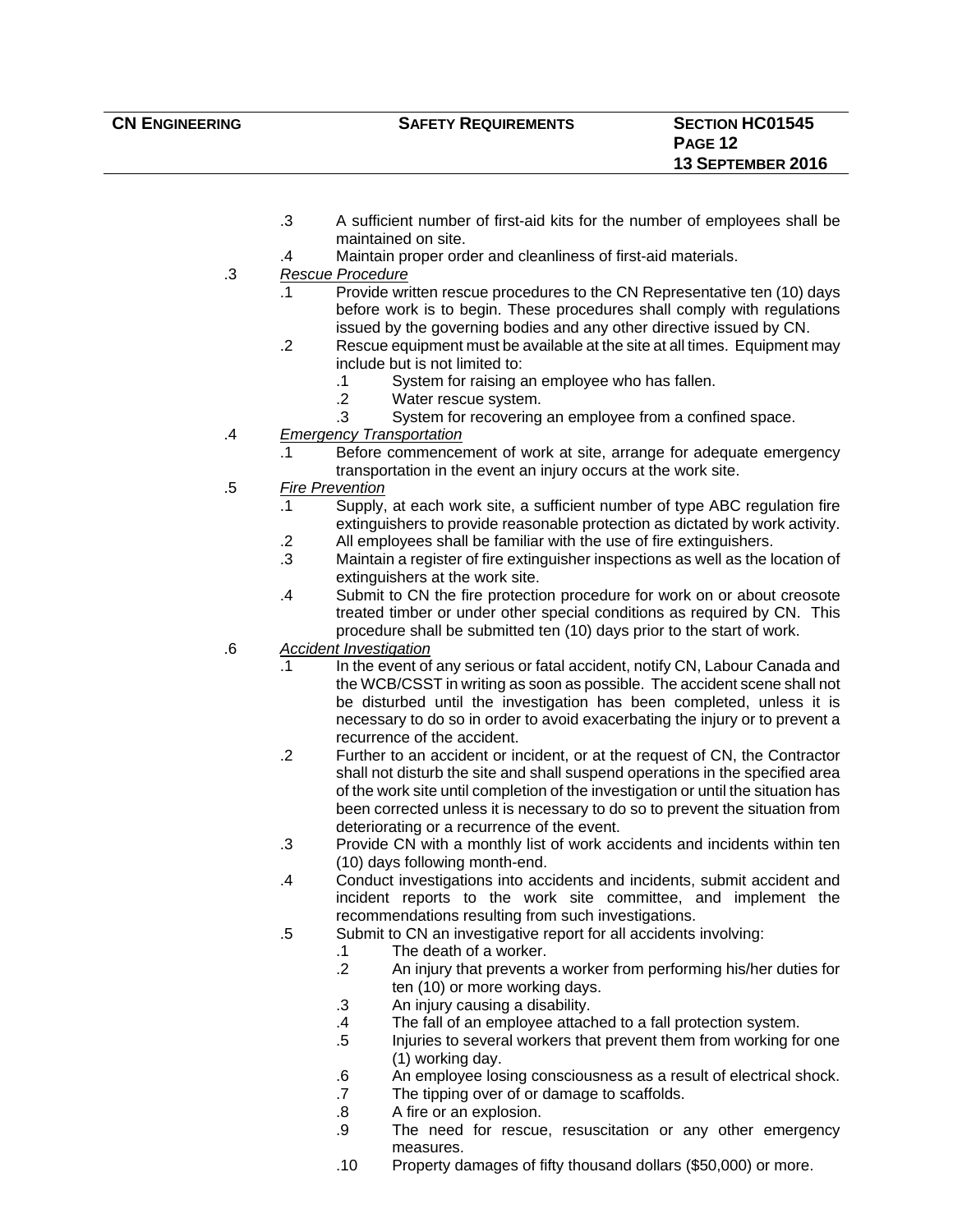#### 5. DRUG AND ALCOHOL POLICY PROCEDURES

.1 In the performance of all works specified under this contract ensure that all Contractor personnel conform to the following CN policy statement:

#### *"All employees are required to report and remain fit for duty free of the negative effects of alcohol and other drugs. It is prohibited to be on duty or to be in control of a vehicle or equipment while under the influence of alcohol or other drugs, including the after-effects of such use".*

- .1 *Policy Standards:* The Contractor, subcontractors, employees, suppliers, and visitors shall remain free from any adverse effects of alcohol or other drugs and conduct themselves in an appropriate manner while on CN business or premises. The Contractor shall ensure that those having access to the site adhere to the following standards when on CN business or premises, including vehicles and equipment:
	- .1 No use, possession, distribution, offering, or sale of illegal drugs or drug paraphernalia.
	- .2 No use, possession, distribution, offering, or sale of beverage alcohol or any form of alcohol.
	- .3 Responsible use of prescribed and over-the-counter medications.
	- .4 No distribution, offering, or sale of prescription medications.
	- .5 To report for duty and remain during the entire period of duty free of the negative effects of alcohol and other drugs, including the after effects of such use.
- .2 *Consequences of Violation:* Failure of the Contractor, its employees or subcontractors to meet these standards will be considered a breach of contract.
- .3 *Policy Violation Procedures:* Where the Engineer has reasonable grounds to believe any individual in the employ of the Contractor or a supplier is on duty in an unfit condition or otherwise in violation of the policy, or where during the preliminary phase of an investigation an individual has been identified as being directly involved in the chain of acts or omissions leading up to an accident or incident:
	- .1 The Contractor will be notified.
	- .2 The Contractor will be required to conduct the individual(s) to a safe place.
	- .3 The Contractor will investigate the situation.
	- .4 The Contractor must satisfy CN that there has been no policy breach.
	- .5 If a policy breach has occurred, the individual will not be allowed to continue providing services to CN without permission of a CN official and will be required to adhere to any conditions regarding their return.

#### 6. STOPPAGE OF WORK DUE TO FAILURE TO COMPLY

- .1 Non-compliance with this standard and the applicable regulations will not be tolerated by CN.
- .2 Failure by the Contractor, its employees, or subcontractors to respect established safety guidelines may lead to temporary stoppage of the work, suspension of the employee at fault, closure of the site until the situation is corrected, or removal of the Contractor from the work site.
- .3 Delays resulting from such closings and any resulting penalties shall be charged to the Contractor. The Contractor shall have no recourse against CN with regards to delays resulting from such stoppage of work.
- .4 No extension to the contractual work completion date will be granted as a result of any work stoppage resulting from a safety violation.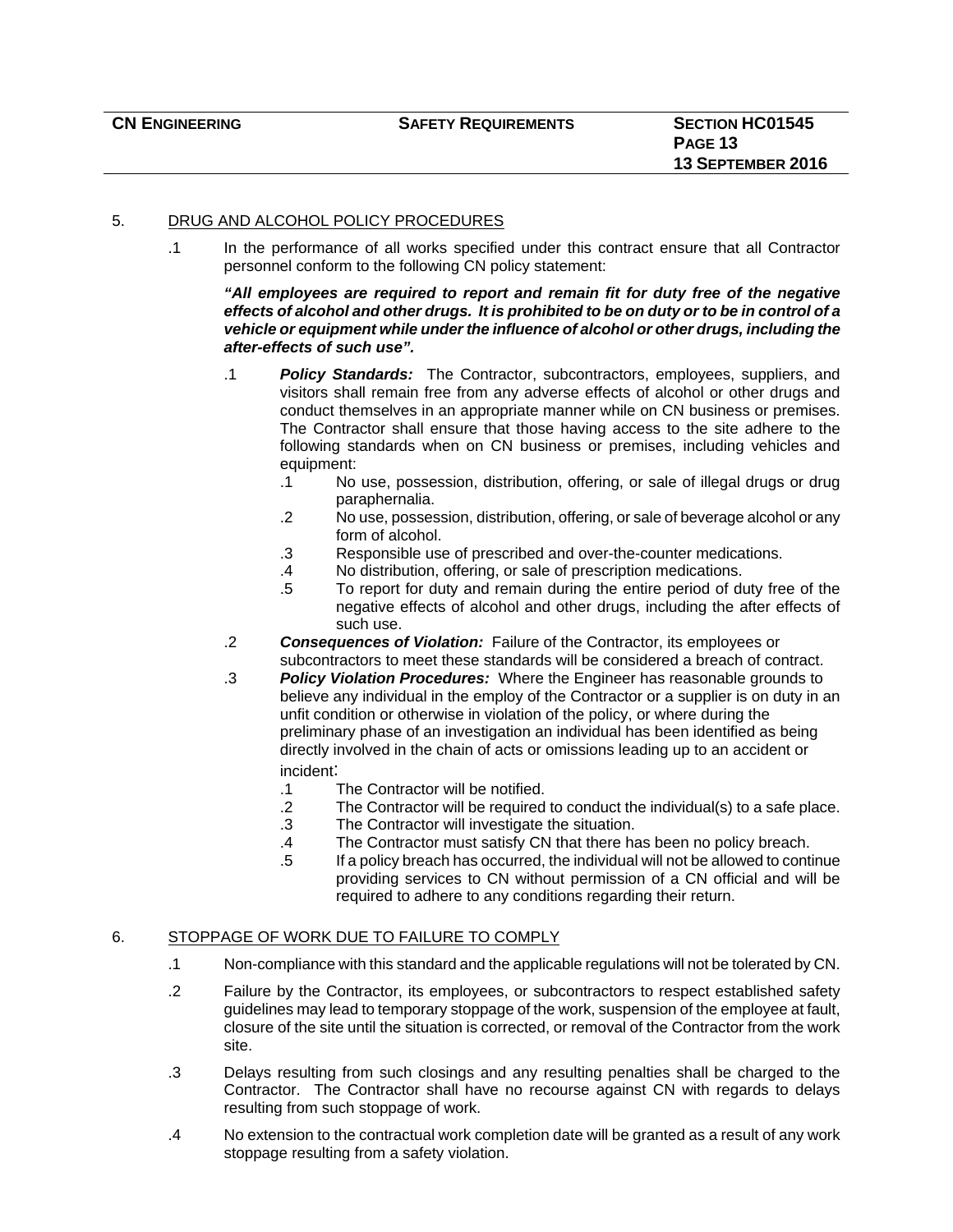.5 CN will withhold payments to ensure correction of safety violations.

#### 7. EXECUTION OF SAFETY COMPLIANCE

- .1 The Contractor is responsible for ensuring compliance with all safety rules, standards, and regulations in effect.
- .2 *"Ensure compliance"* or any derivative thereof shall mean: Investigating and putting into effect the necessary procedures and mechanisms required to comply with the applicable safety rules, standards, and regulations including broadcasting the necessary information to all those having access to the work site, controlling and supervising all activities to ensure compliance and executing corrective measures resulting from non-compliance of activities.
- .3 Governing bodies, such as the WCB/CSST, Labour Canada, Transport Canada, etc., may intervene with the Contractor. A party may intervene on its own or in association with other governing bodies and/or CN. CN may also ask governing bodies to intervene as required to ensure compliance under their respective jurisdiction. The intervention by the governing body may be in the form of a request for corrective action(s) or stoppage of the work site.

#### 8. SAFETY AND RELATED REQUIREMENTS WHILE ON CN PROPERTY

- .1 The underlying principle with which you must comply while working on Canadian National (*"CN"*) property is:
	- .1 *"Expect the movement of a train, engine, rail car, or track unit at any time on any track in either direction. Protect yourself and others from the movement of trains, engines, railcars, and track units and do not expect them to stop."*
- .2 Railway personnel will protect or escort the personnel when working where it is impossible to safely escape more than 4 metres (approximately 12 feet) from the nearest rail in restrictive areas. Factors such as train speed, sightlines, noise, weather, bridges, tunnels, rockcuts, etc., must be taken into account. Railway personnel and non-CN personnel are to discuss specifics of the work contemplated. Railway personnel is responsible for deciding if the work requires track protection.
- .3 Instructions
	- .1 Before entering upon CN right-of-way, the Contractor must have all documentation properly executed and available for review by CN personnel at the working site, (i.e. permits, licenses, contract documents, contractor safety approved sticker, and/or waivers).
	- .2 Job briefings must be held at every work site to review the contents of these guidelines and any unique conditions at the site relating to safety.
	- .3 Unless explicitly permitted by CN, no equipment or vehicle may enter upon the operated right-of-way.
	- .4 Unless explicitly permitted by CN, no work shall take place within 8 metres (approximately 25 feet), of the nearest rail except in the presence of a CN protecting foreman. The protecting foreman is concerned only with the safe movement of trains and will not be responsible for the safety of the Contractor, the Contractor's personnel, or the Contractor's equipment.
	- .5 Equipment operating within 8 metres (approximately 25 feet), of the nearest rail must come to a *complete stop* prior to the passage of engines, railcars, or track units and remain stopped until authorization has been received by the protecting foreman.
	- .6 No vehicles or heavy equipment are to be situated or moved into the immediate track area within 5 metres (approximately 15 feet), from the nearest rail when a train is passing unless specifically permitted.
	- .7 Upon the passage of a train, Contractor's personnel shall stand no closer than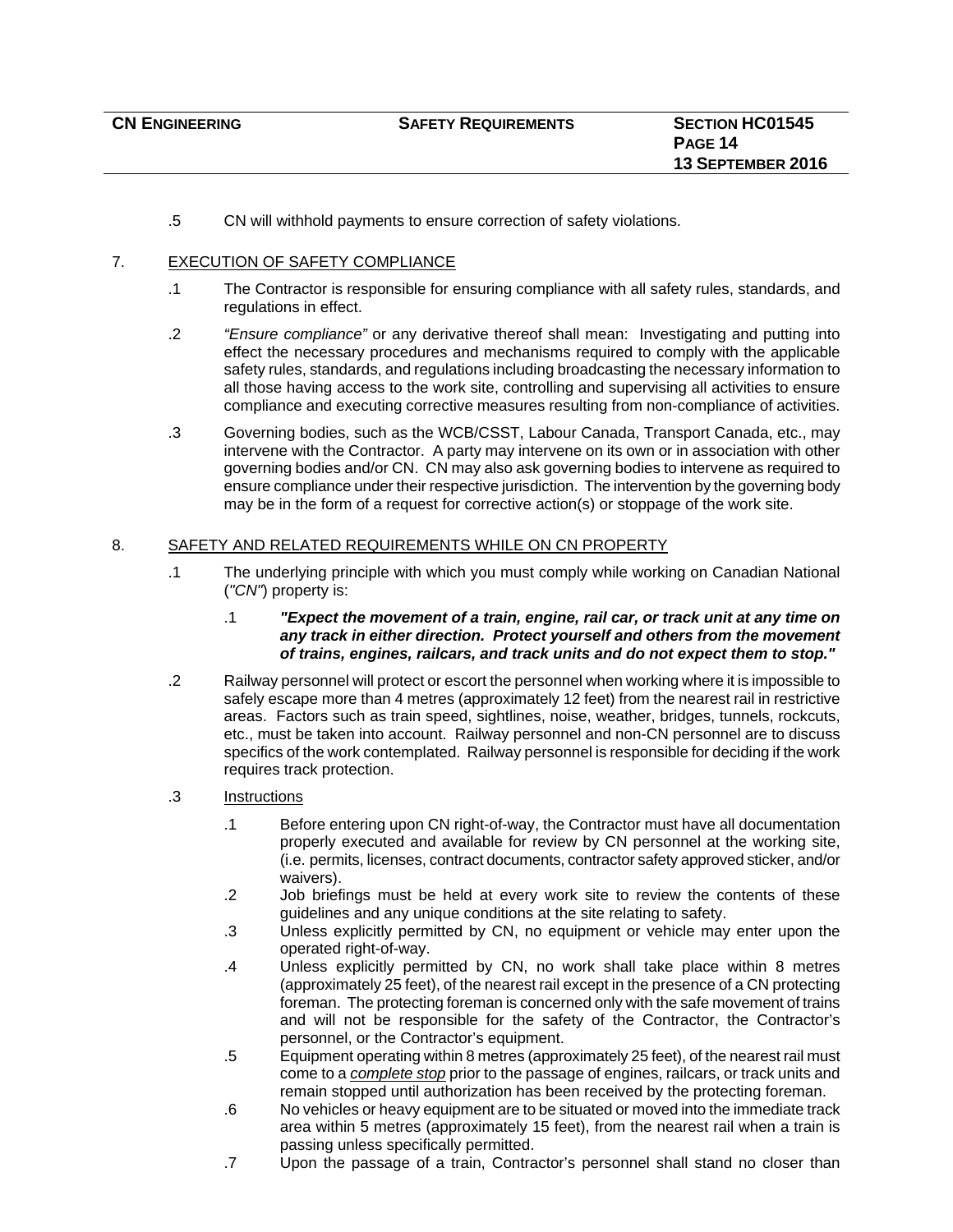6 metres (approximately 20 feet), from any switch stand and, if possible, on the opposite side of the track.

- .8 Contractor's personnel shall not crawl under, climb over or pass through standing railway equipment.
- .9 Contractor's personnel shall not cross a track within 8 metres (approximately 25 feet) of standing railway equipment.
- .10 CN has many power and/or communication cables buried within the CN right-of-way. The Contractor shall be sure of their location before making any excavation, driving stakes or otherwise penetrating the ground surface.
- .11 In accordance with CN's safety standards, Contractor's personnel must wear CN required personal protective equipment at all times while on CN right-of-way. Such equipment will include hard hats, safety footwear, safety glasses and reflective apparel. Hearing and respiratory protection and fall arrest equipment shall be worn where signs are posted or when a potential hazard exists.
- .12 No CN plant, signal, structure, equipment or property of any kind may be tampered with, modified or removed.
- .13 *"Hi-rail"* equipment shall only be operated on the track by personnel qualified in the latest version of the *"Canadian Rail Operating Rules"*.
- .14 Horseplay, practical jokes, fighting or any other activity that may create a hazard will not be tolerated.
- .15 Contractor's personnel shall immediately abide by instructions from CN personnel.
- .16 Metal measuring tapes or other metal appliances are not to come in contact with the rail of any tracks.
- .17 There will be no interference with the safe movement of trains. Any object waived violently by anyone on or near the track is a signal for trains to stop.
- .18 Walking or stepping on a rail, switch, guardrail, interlocking machinery or connection is prohibited. Remotely controlled power switches and switch heaters may be activated at any time. Extreme caution must be used when in the area of these devices.
- .19 Vehicles must stop prior to crossing tracks in yards and observe for approaching movements on track.
- .20 If an emergency occurs, CN Police can be contacted at **1.800.465.9239**. As an alternate only, contact can be made at CN's Network Operation Centre in Edmonton at **1.800.661.3963**.
- .21 In addition to provincial regulations, seat belts must be worn at all times while in or operating vehicles on CN property.

#### 9. RAIL TRAFFIC PROTECTION

- .1 Note that part of the work shall be carried out adjacent to the Railway's operating tracks.
- .2 Up to40 trains may be operated during any twenty-four (24) hour period.
- .3 Construction operations shall be carried out without interfering with the continued safe movement of rail traffic.
	- .1 Bear all cost of train delays and cost of repairs to any rail, ties and ballast required as result of damage caused by the operation.
- .4 Give the Engineer seventy-two (72) hours notice of the hours within which work is to be carried out in order that protection may be provided. Time wasted unnecessarily by the Railway personnel due to the Contractor, will be charged against the Contractor.
- .5 General
	- .1 CN reserves the right to prohibit or halt, without prior notice, any of the Contractor's work which may have repercussions on rail operations that has not been coordinated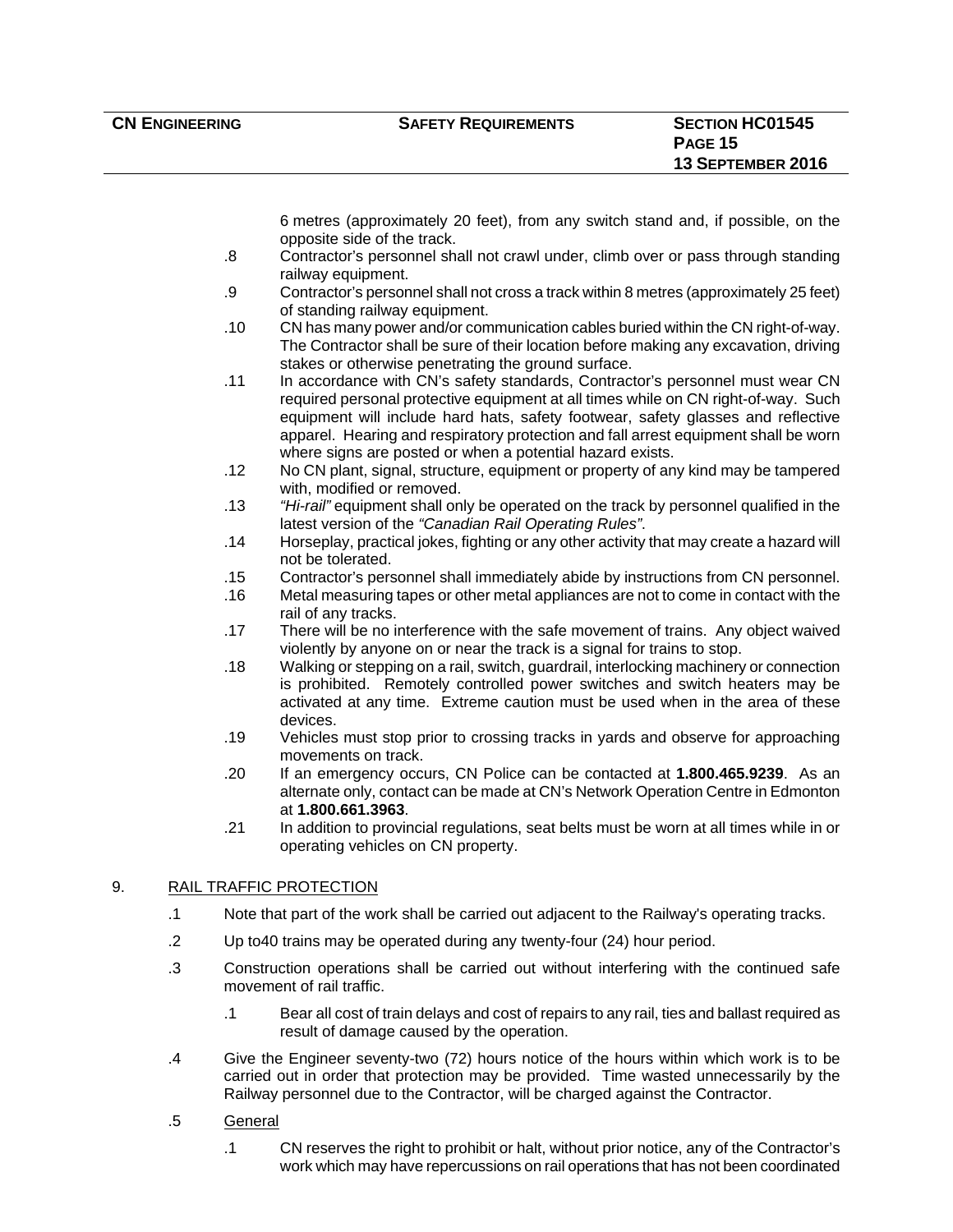#### **CN ENGINEERING SAFETY REQUIREMENTS SECTION HC01545**

with CN personnel.

- .2 Protection against Railway traffic shall be in accordance with the Canadian Rail Operating Rules (CROR). Contractors shall comply with these rules.
- .3 Workers or visitors shall be made aware of safety procedures to follow when being near a railway track.
- .4 Do not unnecessarily interfere with the movement of trains.
- .5 Do not tamper with, modify or remove CN plant, signal, structure, equipment or property of any kind.

#### .6 Restriction for Working On or Adjacent to Railway's Tracks

- .1 Do not work within 8 metres (approximately 25 feet) of the nearest rail of any railway track unless explicitly permitted by CN.
- .2 Where work is to be performed less than 8 metres (approximately 25 feet) from the nearest rail or where otherwise deemed necessary by the Railway, CN will assign a protecting foreman for protection of the Railway's operation.
- .3 Depending on the nature and extent of the work, CN will assign CN employees to assist the protecting foreman in his duties. CN will determine the number of designated employees required.
- .4 The Contractor shall assign a responsible person to be present at all times to whom CN will issue orders regarding work near the tracks and who will comply immediately with such orders and instruction.
- .5 Do not commence work involving track protection at the start of each work day or work shift unless authorized by CN.
- .6 Do not continue or resume site work outside of daily hours unless approved by the Engineer.
- .7 No equipment, worker or visitor shall access a CN Railway track or a CN structure without CN authorization and the assistance of a CN protecting foreman.
- .8 No vehicles or machinery shall cross tracks anywhere other than a level crossing unless special precautions are taken with CN authorization.
- .9 Do not crawl under, climb over or pass between standing rail equipment.
- .10 Do not cross a track within 8 metres (approximately 25 feet) of standing rail equipment.
- .11 Do not walk or step on rails, switches, guardrails, interlocking machinery or connections.
- .12 Do not allow metal tool or other conductors that may interfere with the signal system to come into contact with two rails of the same track or adjacent tracks. Moreover, no metal tool or other conductor shall come into contact with rails and the steel of a bridge. Note: The Contractor shall be held liable for any damages thus caused to the CN signal system as well as consequential damages.
- .7 Protection Against Railway's Traffic Procedure
	- .1 *CN Protecting Foreman Duties*
		- .1 The protecting foreman shall have a thorough understanding of the nature of work to be done and the requirement for protection.
		- .2 The protecting foreman will arrange for appropriate protection with the RTC.
		- .3 The protecting foreman shall hold a track protection briefing to inform the responsible person of the protection provided.
		- .4 The protecting foreman will handle all communication with train traffic and the RTC.
		- .5 The protecting foreman will notify the responsible person of the approaching trains.
		- .6 The protecting foreman or a CN representative will immediately remove from the work site anyone failing to comply with the safety and the track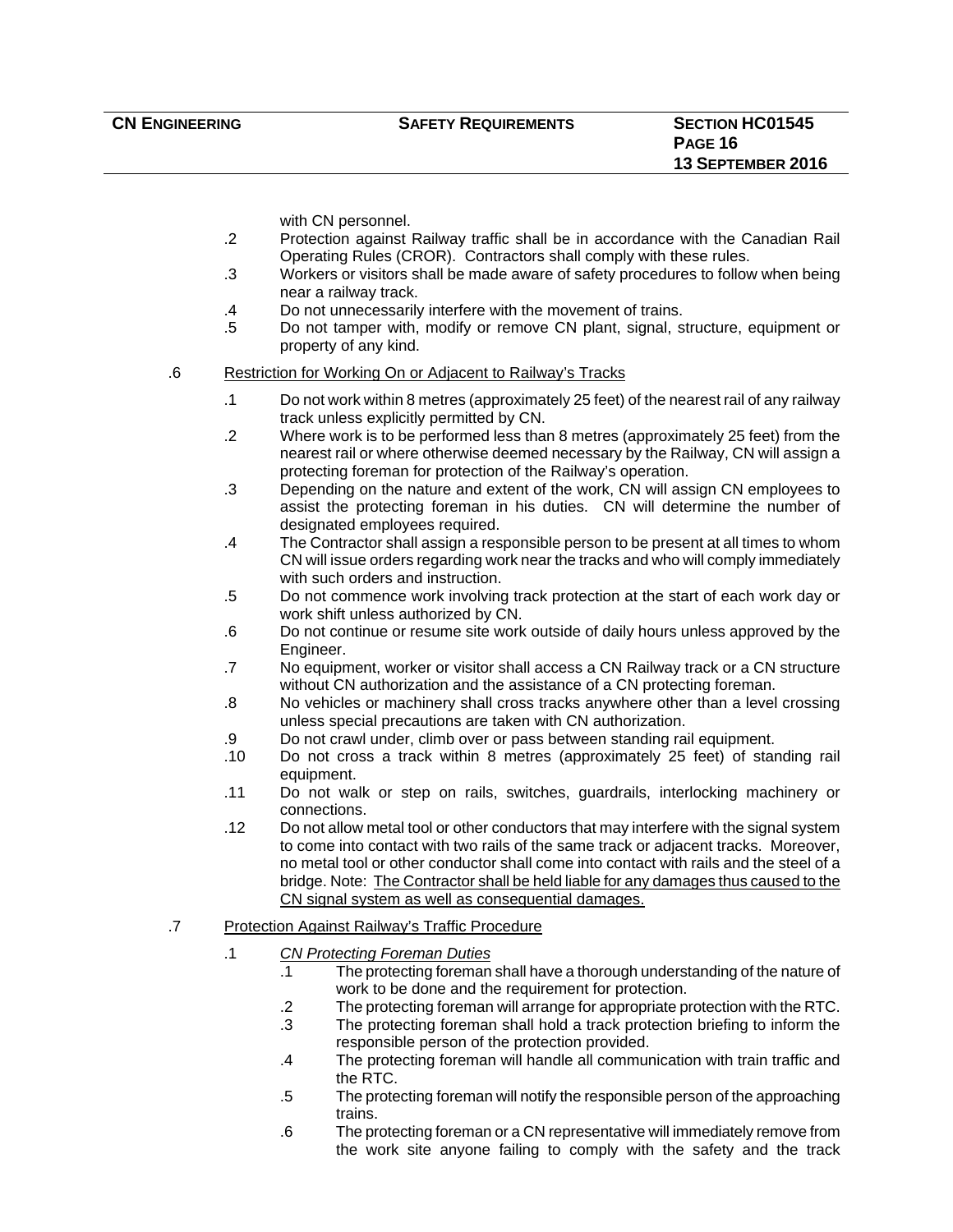protection procedures.

- .2 *Contractor's Responsible Person Duties*
	- .1 The Contractor's responsible person shall inform the protecting foreman of the nature of the work, the tracks affected, mileage limits, time limits, etc., and thereby establish the requirements for the protection.
	- .2 The Contractor's responsible person shall ensure that all workers and visitors are made aware of the safety and track protection procedures.
	- .3 The Contractor's responsible person shall develop a communication chain and arrange groups of workers in the most practical manner possible, depending on the nature of the work, for the *"Clearing of the Track"*.
	- .4 The Contractor's responsible person is responsible for safely expediting the *"Clearing of the Track"* so as not to cause any delays to passing trains.
	- .5 The Contractor's responsible person shall immediately notify all employees to *"Clearing of the Track"*. When all employees are *""Clear of the Track"*, the Contractor's responsible person shall immediately inform the protecting foreman. Once the CN protecting foreman has been informed that all employees are *"Clear of the Track"*, the Contractor shall remain clear for the safe operation of trains. The Contractor shall not resume work until notified by the CN protecting foreman that it is safe to do so.
	- .6 The Contractor's responsible person shall ensure that the track remains clear for the safe operations of trains.
- .3 *Track Protection Briefing*
	- .1 The Contractor's responsible person and the CN protecting foreman shall conduct a track protection briefing at the beginning of the shift or when required by new or unique conditions at the site.
	- .2 The track protection briefing shall address at least the following topics:
		- .1 The nature of the work.
		- .2 The organization of the groups of workers at sites.
		- .3 The type of track protection.
		- .4 The mileage limits of the track protection.
		- .5 The time limit of the track protection.
		- .6 The tracks affected.
		- .7 The procedures for clearing trains.
		- .8 Other safety-related items.
	- .3 The Contractor and the protecting foreman will take written notes of this briefing. The Contractor's responsible person and the protecting foreman shall sign this document.
	- .4 All persons having access to or near the railway track shall be informed of all topics covered by the track protection briefing.
- .4 *Approaching Train*
	- .1 On the approach of a train the protecting foreman will communicate to the Contractor's responsible person, either by radio or by personal contact, that a train is approaching.
	- .2 After receiving the train information from the protecting foreman, the Contractor's responsible person shall ensure that all workers, equipment and materials are *"Clear Of The Track"*, then communicate this to the protecting foreman.
	- .3 The protecting foreman will not authorize any trains through the working limits nor authorize cancellation of protection before receiving confirmation that all workers have been alerted, stopped working and the track is clear of workers and machinery.
	- .4 After the train has passed, no one is to foul the track until the protecting foreman has given the authorization. Authorization will be communicated to the Contractor's responsible person.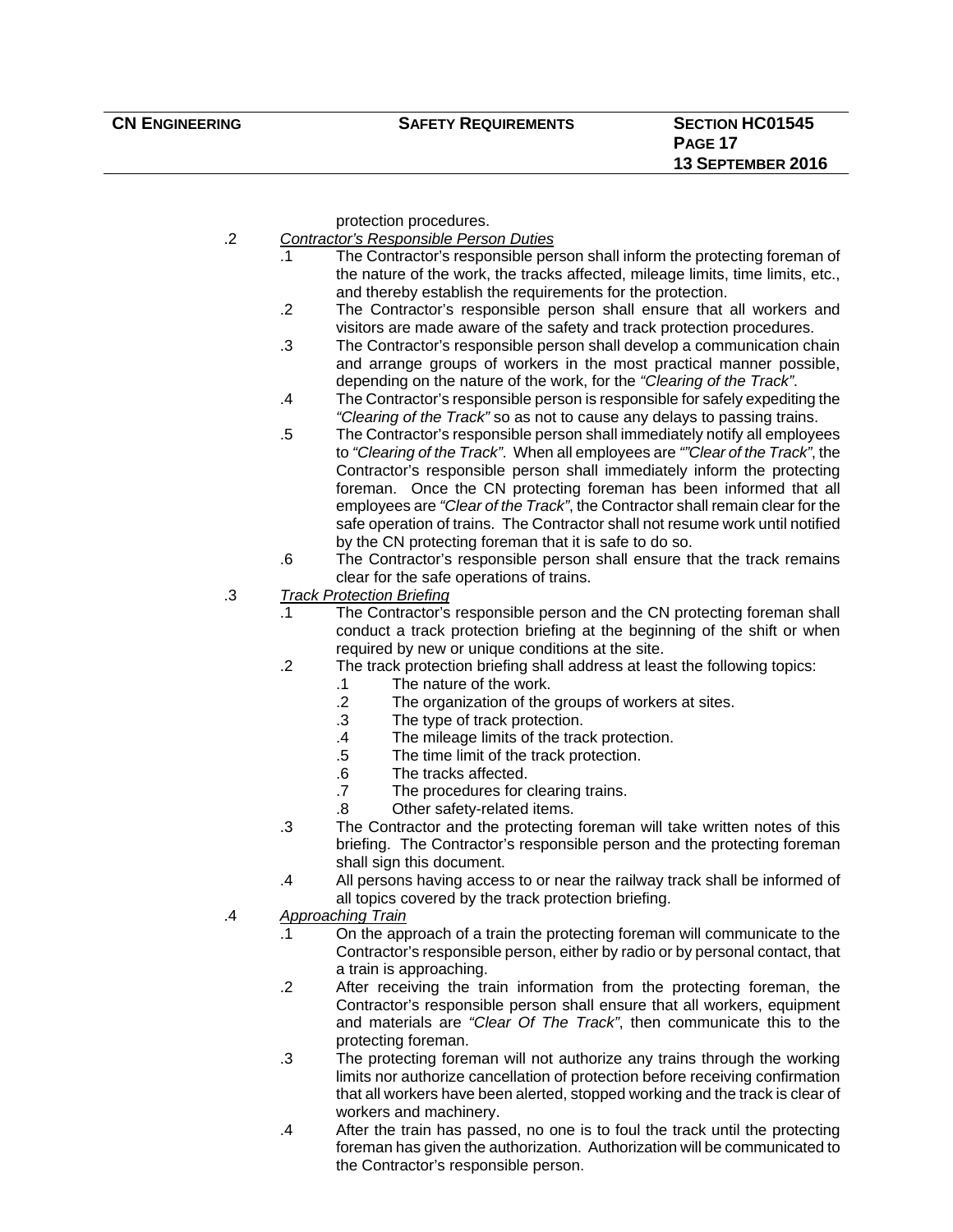- .5 *Clear Of The Track*
	- .1 To be *"Clear of the Tracks"* or *"Clearing of the Tracks"* means that all workers, equipment and material are in a location 5 metres (approximately 15 feet) from the track which will allow the safe operation of trains.
	- .2 To be *"Clear of the Track"* shall be defined as:
		- .1 All work has been stopped.
		- .2 All workers are made aware of the approaching train and route to be followed.
		- .3 All workers, equipment and material have been positioned beyond the clearance limits or at any other location deemed safe by CN. (Generally at least 5 metres, approximately 15 feet, from the nearest rail of the track on which the train is to pass with additional allowances for curvature and super elevation).
		- .4 All off-track equipment by special approval less than 5 metres (approximately 15 feet) of the nearest rail has stopped working and operators have left their equipment.
		- .5 All off-track equipment more than 5 metres (approximately 15 feet) from the nearest rail has stopped working. Operators may remain in their cabs unless directed otherwise by the Contractor's responsible person.
		- .6 All on-track equipment has been moved in the siding or other track as per the protecting foreman's instructions. Operators will leave their equipment unless directed otherwise by the Contractor's responsible person.
		- .7 Booms, cranes, or other similar equipment have been immobilized.
		- .8 Provided there is no possible way for the worker to become unintentionally foul of a passing train, and at the discretion of the CN supervisor, workers may continue working.

#### 10. TRACK PROTECTION

- .1 At all locations where there is a possibility of trees, rock or other debris falling on the tracks, provide track protection such as timber mats or an approved equivalent in order to prevent possible damage to rail, ties and ballast.
- .2 Prevent excavated material from fouling ballast and subballast.

#### 11. TRACK UNIT OPERATION

- .1 All Contractor's personnel operating track units on CN trackage must be qualified in CROR Rules and CN special instructions and must be current.
- .2 Contractor must provide CN with a list of names of employees qualified with the following breakdown:
	- .1 Current job position of the employee as it relates to Railway operation.
	- .2 Date qualified in CROR and CN special instructions.
	- .3 Date qualified to perform the duties of their job position.
	- .4 Re-qualification date for CROR and CN special instructions.
- .3 Contractor is responsible to arrange for training and re-qualification of employees in CROR rules at their cost and ensure their employees are current.

#### 12. RESTRICTIONS ON CONSTRUCTION OPERATIONS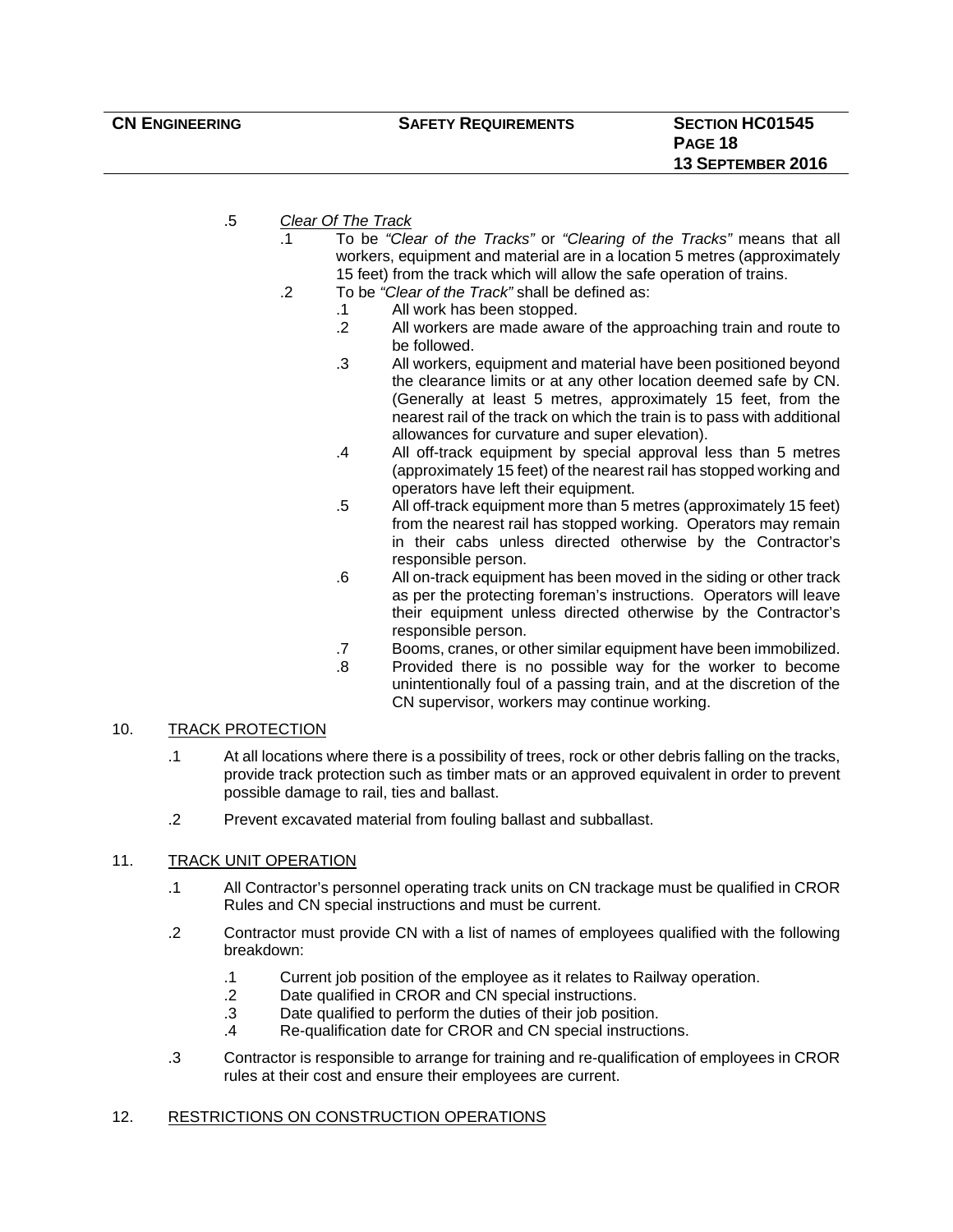| <b>CN ENGINEERING</b> | <b>SAFETY REQUIREMENTS</b> | <b>SECTION HC01545</b>   |
|-----------------------|----------------------------|--------------------------|
|                       |                            | PAGE 19                  |
|                       |                            | <b>13 SEPTEMBER 2016</b> |
|                       |                            |                          |

- .1 In order to ensure the continued safe movement of rail traffic, certain restrictions shall be imposed on the construction operations. Without in any way limiting the generality of the foregoing statement, the following are some of the limitations or restrictions that shall be imposed.
	- .1 Carry out blasting operations only during those times when there is a block on the rail traffic.
	- .2 When mucking, clearing or other operations are being carried out which may endanger the existing track or impede the safe passage of trains, perform such work only during such times as there is a block on the mainline rail traffic.
	- .3 Confine all work activities to daylight hours and do not exceed twelve (12) hours per day unless authorized by the Engineer.
	- .4 All equipment within 8 metres (approximately 25 feet) from the nearest rail must stop working on the approach of a train and remain stopped until the train has passed.
	- .5 Do not work closer than 5 metres (approximately 15 feet) from the nearest rail without the prior consent of the Engineer and only during such times as there is rail traffic protection provided by the Railway.
	- .6 In order to protect the structural integrity of the adjacent track when the existing embankment has been cut, as indicated by typical cut and fill sections, or as directed by the Engineer, backfill and compact the cut excavation immediately.
		- .1 Do not cut the existing embankment more than 10 metres (approximately 30 feet) in advance of backfilling.
		- .2 Backfill and compact all such excavation at the completion of each day's work.

### 13. CROSSING TRACKS

- .1 Do not cross tracks of the Railway Company with scrapers, bulldozers, trucks, barrows or other mechanical equipment at grade nor place crossing planks except by authority of the Engineer, at locations designated by him. Ensure that both rails of the same tracks are never connected with any conductor of electricity such as steel measuring tapes or metal traction equipment.
- .2 Construct grade level track crossing at a location and to a standard acceptable to the Engineer. Crossings constructed to a standard less than the following shall be used by equipment only when flagging protection has been provided by Railway personnel.
- .3 The crossing shall:
	- .1 Have a level gradient on either side for a distance of 8 metres (approximately 25 feet) or not less than the maximum length of vehicle using it.
	- .2 Have approach grades not greater than five percent (5%).
	- .3 Have a crossing surface of suitable material extending at least 0.5 metres (approximately 2 feet) beyond the travelled width on both sides measured at right angles to the roadway.
	- .4 Be of an overall safe width suitable for the use intended.
- .4 Equipment capable of crossing in the time available, considering sight distances, may use the crossing without special protection, but must stop 3 metres (approximately 10 feet) short of the nearest rail and ensure that it is safe to cross before doing so. Crawler mounted equipment and all equipment (including lowbed type equipment) which is not capable of safely completing a move across the crossing, within the time determined by the sight lines and train speed, shall use the crossing only when flagging protection has been provided by Railway personnel.
- .5 To minimize fouling the ballast, install filter fabric over the entire ballast section under the crossing planks and approaches.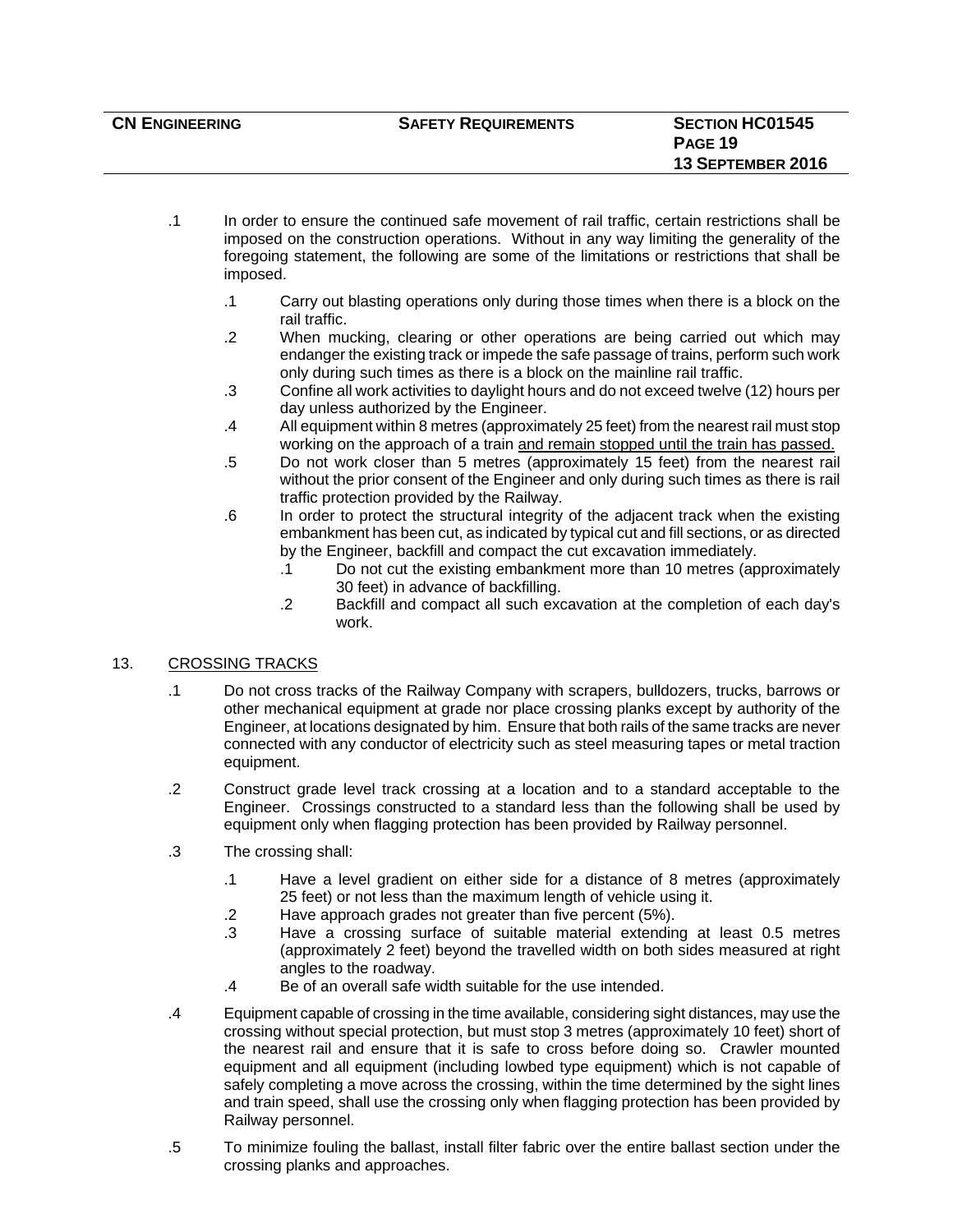.6 Construct, upgrade, and maintain crossings to meet the aforementioned requirements.

#### 14. BARRICADES

- .1 Observe all necessary precautions and provide, erect, and maintain suitable signs, barricades and lights to protect all persons from injury and all vehicles from damage during the progress of the work, all to the approval of the Engineer or any authority having jurisdiction at this location.
- .2 Take precautions to prevent the unauthorized public from using access roads and crossings.
	- .1 Install gates and keep them locked.
- .3 Protect the work in conformity with the contract.

#### 15. CONFINED SPACE WORK

- .1 All work to be performed in tanks, underground vaults, tunnels, trenches, and other confined spaces shall be done in strict compliance with the occupational safety & health regulations of the Canada Labour Code, and the specific job procedures developed for each confined space.
- .2 Provide written procedures for confined space work ten (10) days prior to the start of such work.
- .3 No one shall enter a confined space unless he/she is trained, qualified and authorized to do so. No one shall enter a confined space unless equipped with the prescribed personal protective equipment.

#### 16. ROAD TRAFFIC PROTECTION

- .1 Observe all necessary precautions, and provide, erect, and maintain suitable signs, barricades and lights to protect all persons from injury and all vehicles from damage while work is in progress.
- .2 Submit and obtain approval of your road traffic protection plan from the road authority having jurisdiction at the site ten (10) days before the start of work.
- .3 Submit evidence of approval to CN.
- .4 All employees assigned to install and remove signs, as well as all those working in the vicinity of road traffic shall wear high-visibility vests.

#### 17. LOCKOUT PROCEDURES

- .1 The Contractor shall submit to CN its lockout procedures ten (10) days prior to starting work on equipment, a machine, or a device which must be removed from service for the protection of workers.
- 18. WORKING AT HEIGHTS
	- .1 Scaffolding
		- .1 *Regulation*
			- .1 Scaffolding must comply with the provisions of Section 3 *"Temporary Structures and Excavations"* of the Occupational Safety and Health Regulations, Part II, Canada Labour Code, as well as any more restrictive directive issued by CN or imposed by provincial law.
			- .2 *Installation Restrictions*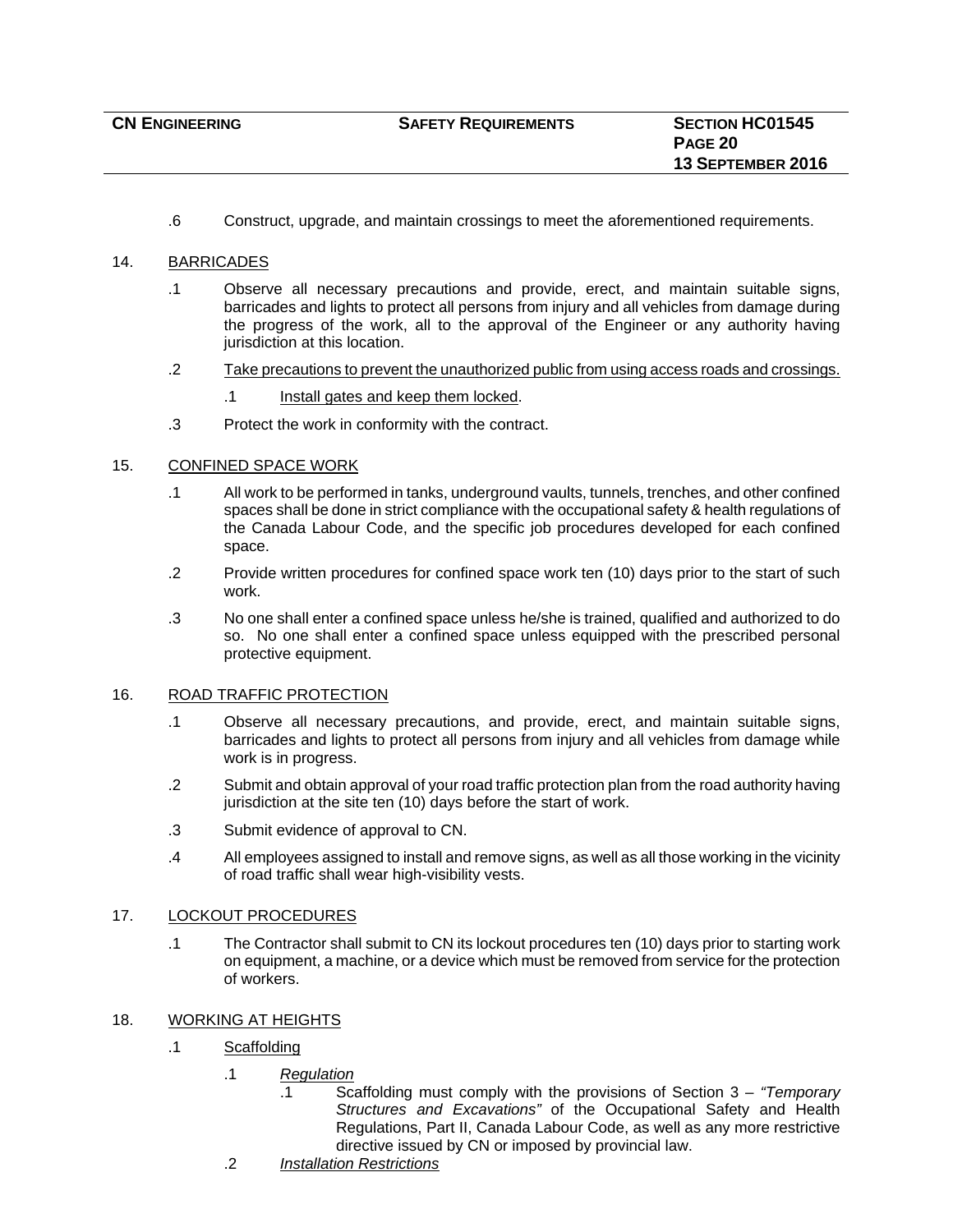- .1 Obtain authorization from CN before erecting scaffolds on a CN structure or near a CN track.
- .2 The scaffolding shall not interfere with safe operation of Railway traffic.
- .3 Scaffolds must be positioned so that minimum clearance for road or other traffic is always provided.
- .3 *Design*
	- .1 Design scaffolding in accordance with CSA Standard S269.2, *Access Scaffolding for Construction Purposes*.
	- .2 Retain the service of a registered professional engineer experienced in construction scaffolding to design the scaffolding.
	- .3 The Contractor shall, if requested, provide to the Engineer a preliminary general arrangement scheme with the following information:
		- .1 Location and spacing of support members.
		- .2 Detailed description of installation procedures including type of equipment and location of equipment used.
		- .3 Theoretical capacity of the scaffolding, i.e., permanent loads (dead loads), permitted additional loads (live loads, wind loads, snow loads, etc.) and permitted loads for cantilevered sections.
		- .4 Safety factors of different components (slings, shackles, etc.) used in the design.
		- .5 Written procedures for use, inspection and removal.
		- .6 Other details requested by the Engineer.
	- .4 The information submitted to CN shall be strictly for information purposes only and it shall solely constitute an opportunity for CN to make comments or suggestions regarding performance of the work. The design, construction, and maintenance shall remain the Contractor's responsibility to ensure that it meets all applicable laws and regulations for its intended use.
	- .5 All calculations, construction details, shop drawings and erection, assembly and construction methods must be established by or under the direction of the professional engineer engaged by the Contractor and must bear the professional engineer's seal and signature.
	- .6 Scaffolding must be fully equipped with railings and all openings must be protected. Railings must be designed so as to support the loads applied and prescribed by law.
	- .7 Control access to scaffolds at all times so as to prevent trespassing and vandalism.
- .4 *Use*
	- .1 Do not allow the scaffolding to sustain any impact, overloading or other event that could cause the load capacity specified in the plans to be exceeded. In the event such an impact or overload were to occur, the Contractor shall immediately restrict access to the scaffolding, conduct a complete inspection and note the results of the inspection in the register. The Contractor shall submit a certificate of conformity from a professional engineer before placing the scaffolding back into service.
	- .2 At all times maintain scaffolds free from accumulations of debris and materials; moreover, accumulations of snow and ice are to be removed from scaffolds.
	- .3 In accordance with the Canada Labour Code, Part II, Section 12.10, the Contractor shall provide a fall protection system to: *"A person who works from a temporary structure that is more than 6 metres (approximately 20 feet) above a permanent safe level"*.
- .2 Fall Protection System
	- .1 *Regulation*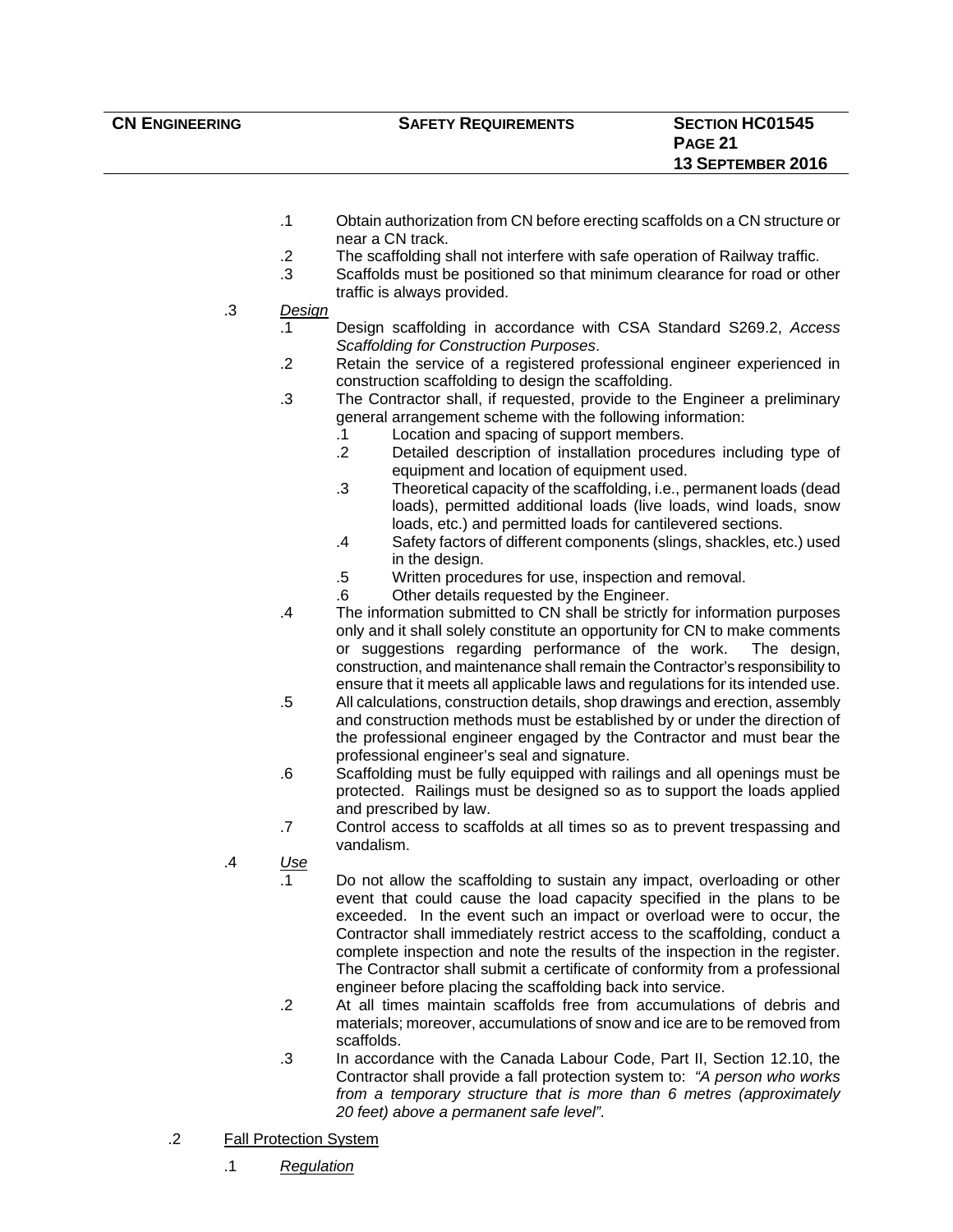| <b>CN ENGINEERING</b> | <b>SAFETY REQUIREMENTS</b> | <b>SECTION HC01545</b> |
|-----------------------|----------------------------|------------------------|
|                       |                            | <b>PAGE 22</b>         |
|                       |                            | 13 SEPTEMBER 2016      |
|                       |                            |                        |

- .1 Fall protection must comply with the provisions of Section 12.10 *"Fall Protection Devices"*, of the Occupational Safety and Health Regulations, Part II, Canada Labour Code, as well as any more restrictive directives issued by CN or imposed by provincial law.
- .2 Protective devices such as guard rails, nets, anchorage for fall protection equipment and vertical and horizontal lifelines shall conform to current regulations.
- .3 Install and use fall protection systems for any work to be performed from an unguarded structure more than 2.4 metres (approximately 8 feet) above the ground, or within the proximity of a potential danger resulting from the fall of an employee, or where use of fall-protection systems is needed according to the law.
- .4 Harness shall meet CSA standard Z259.10 with a lanyard of no more than 1.8 metres (approximately 6 feet) in length equipped with an energy absorber. Belts are not permitted.
- .2 *Installation Restrictions*
	- .1 Obtain authorization from CN before suspending, attaching or erecting fall protection devices on a CN structure or near a CN track.
	- .2 Components attached to rail structures must be placed on neoprene pads to prevent damage to the structures.
	- .3 Fall protection systems must be positioned so that minimum clearance for CN operations and road and other traffic is always provided.
- .3 *Design*
	- .1 Provide to the Engineer drawings and a written description of all fall protection systems with the following information:
		- .1 Written procedures for the safe installation and removal of the fall protection system.
		- .2 Written procedures for use and the inspection of the fall protection devices.
		- .3 The number of people who can use the system at one time.
		- .4 The personal equipment that must be used.
		- .5 Type of equipment and location of equipment used.
		- .6 The holding strength of anchors.
		- .7 The total fall distances and the recommended clearance.
		- .8 Other detail requested by the Engineer.
	- .2 The information submitted to CN shall be strictly for information purposes only and it shall solely constitute an opportunity for CN to make comments or suggestions regarding performance of the work. The design, construction, and maintenance shall remain the Contractor's responsibility to ensure that it meets all applicable laws and regulations for its intended use.
	- .3 All calculations, construction details, shop drawings, and erection, assembly, and construction methods must be established by or under the direction of the professional engineer engaged by the Contractor and must bear the professional engineer's seal and signature.
	- .4 Submit this information at least ten (10) days prior to the installation of the fall protection system.
- .4 *Use*
	- .1 Establish written rescue procedures for each fall protection system to be installed.
	- .2 Employees shall receive adequate training on fall protection and the observance of safety procedures before using the equipment in question or following procedures.
	- .3 When a hi-rail vehicle or other machinery is used on a bridge deck, the Contractor shall use a fall protection system for all employees working on